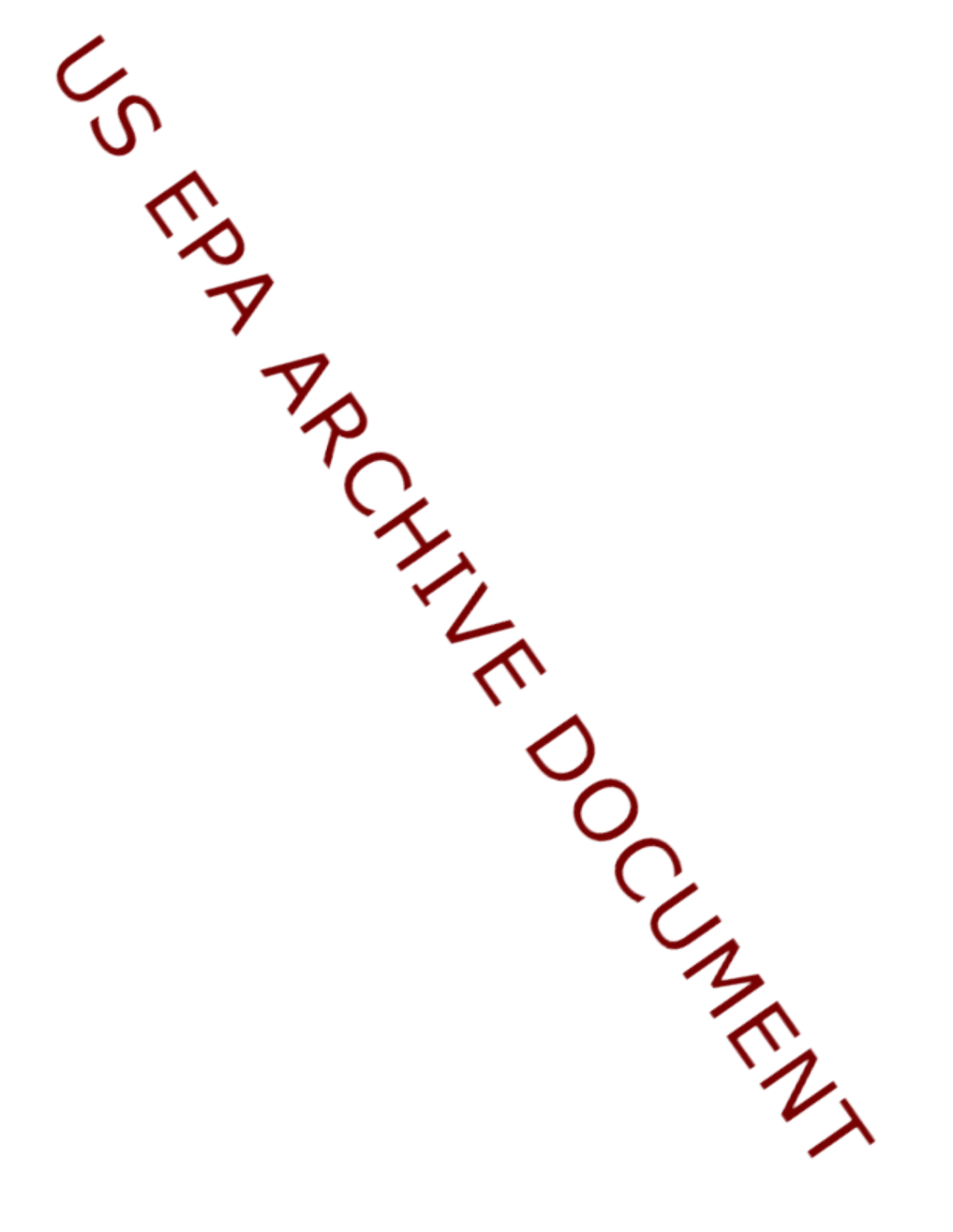

# **Environmental Technology Verification Program**  Advanced Monitoring **Systems Center**

Generic Verification Protocol for Portable Water Analyzers for Metals and Other **Inorganics** 

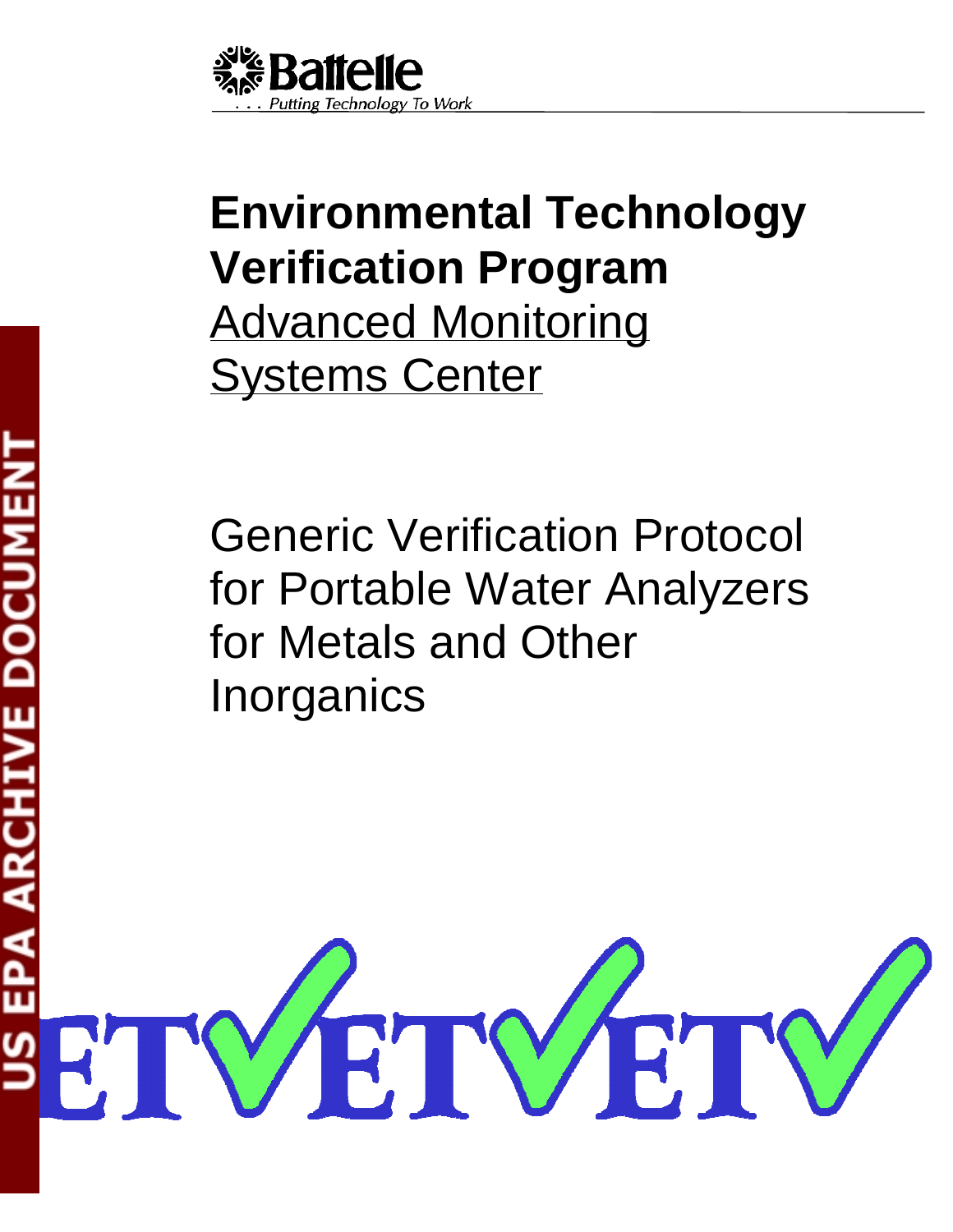# **GENERIC VERIFICATION PROTOCOL**

**FOR** 

# **PORTABLE WATER ANALYZERS FOR METALS AND OTHER INORGANICS**

**August 2002** 

**Prepared by** 

**Battelle 505 King Avenue Columbus, OH 43201-2693**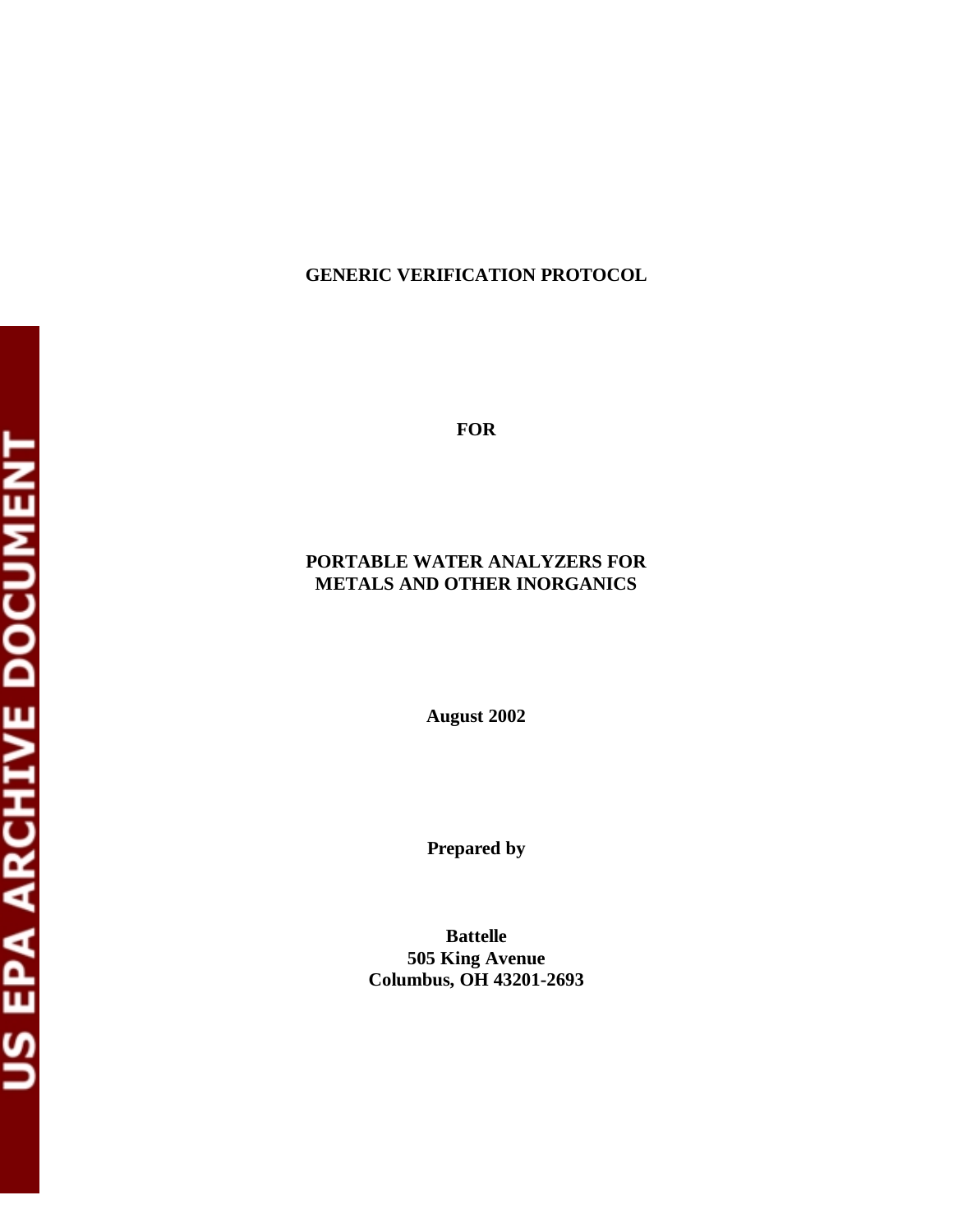# **TABLE OF CONTENTS**

| -1<br>$\mathbf{1}$<br>$\mathbf{1}$<br>3<br>5<br>5 |
|---------------------------------------------------|
|                                                   |
| 6                                                 |
| 6                                                 |
|                                                   |
|                                                   |
|                                                   |
|                                                   |
|                                                   |
|                                                   |
|                                                   |
|                                                   |
|                                                   |
|                                                   |
|                                                   |
|                                                   |
|                                                   |
|                                                   |
| 4.3 Sample Analysis                               |
|                                                   |
|                                                   |
|                                                   |
|                                                   |
|                                                   |
|                                                   |
|                                                   |
|                                                   |
|                                                   |
|                                                   |
|                                                   |
|                                                   |
|                                                   |
|                                                   |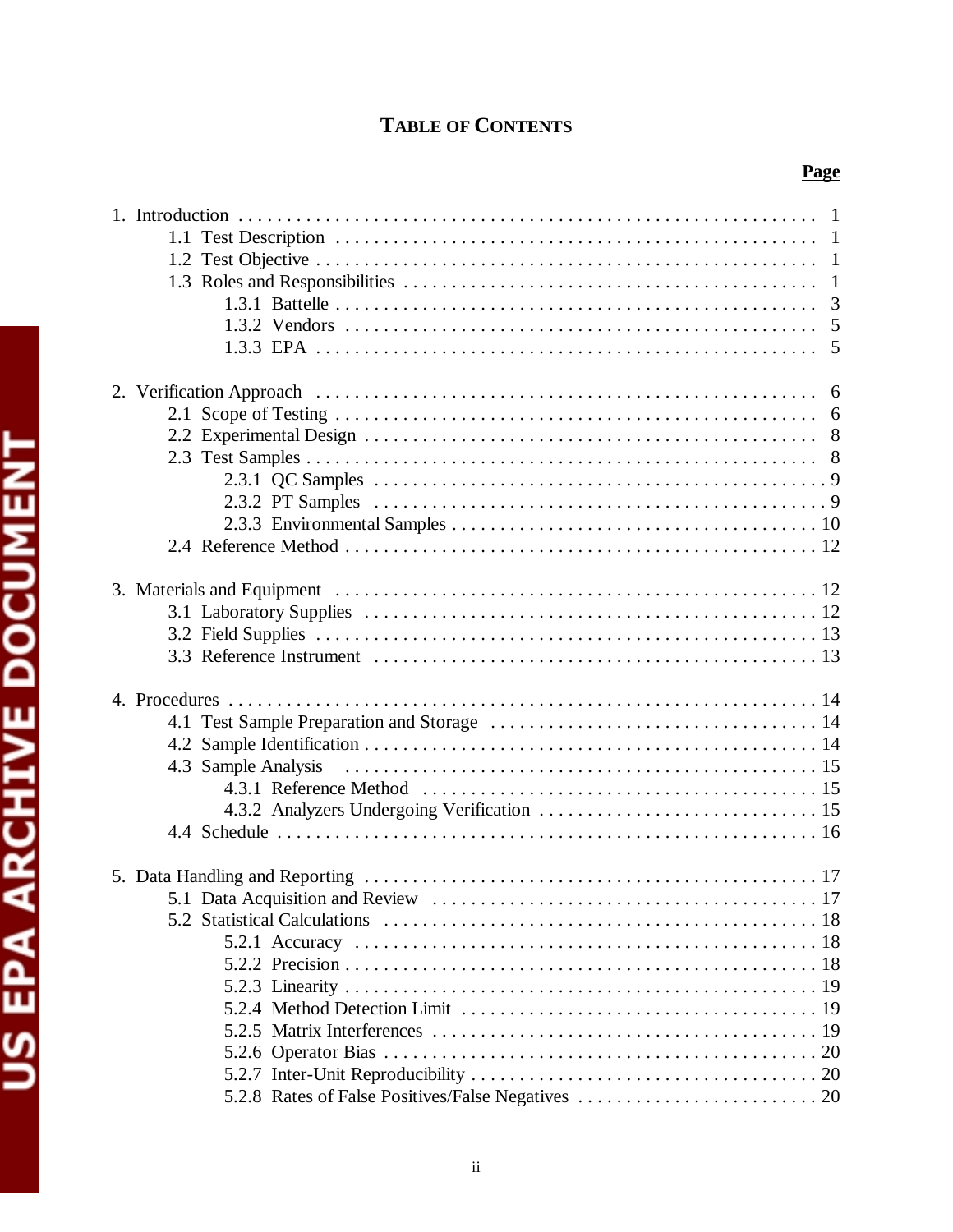# **TABLE OF CONTENTS (Continued)**

|   |  |       | 7. Ret<br>APPE. |
|---|--|-------|-----------------|
|   |  |       | Figure          |
|   |  | Table |                 |
| е |  |       | Table :         |
| ٠ |  |       |                 |
|   |  |       |                 |

# **Page**

# **List of Figures**

|--|

# **List of Tables**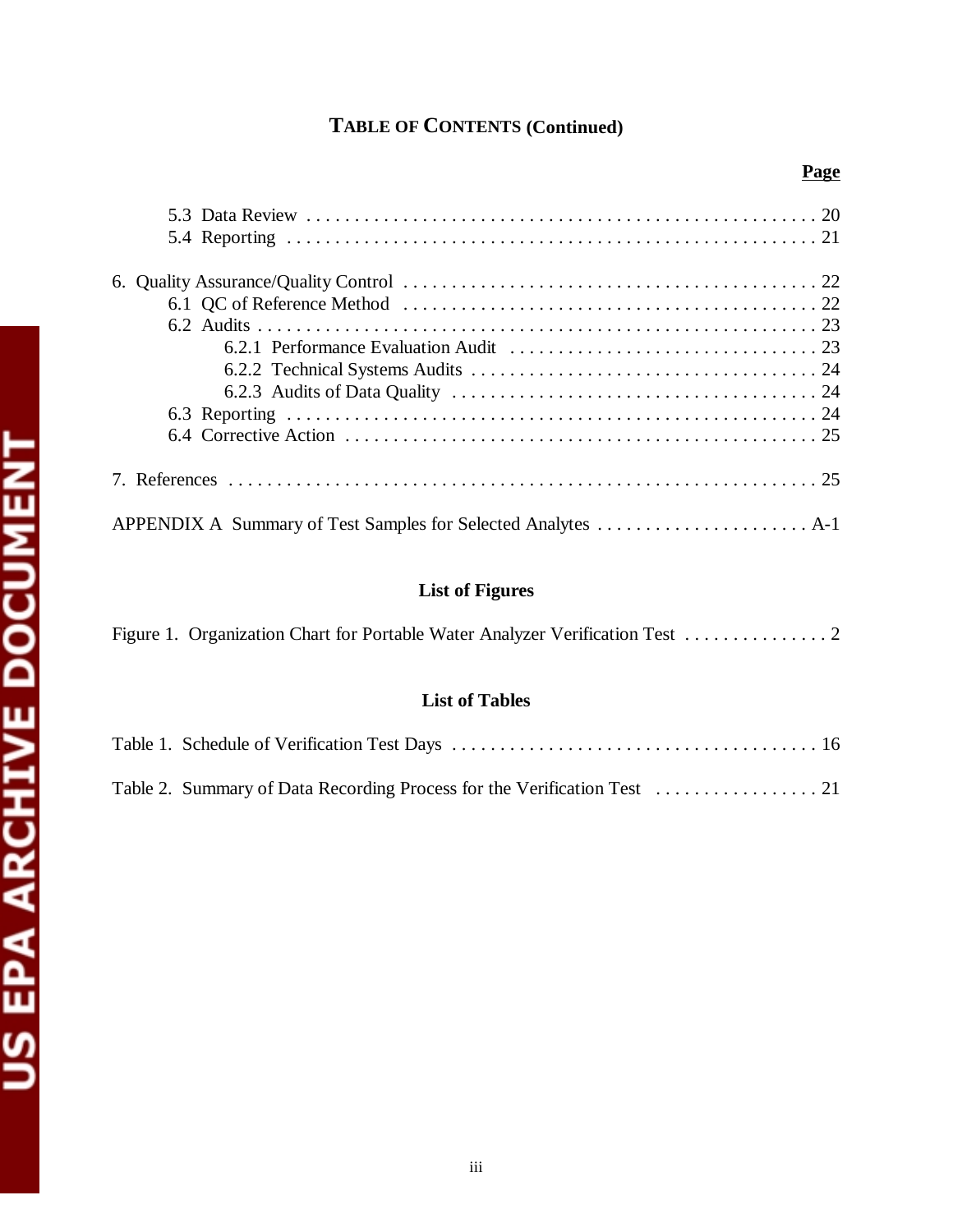# **ACRONYMS**

| <b>AMS</b>    | <b>Advanced Monitoring Systems</b>             |
|---------------|------------------------------------------------|
| <b>ASTM</b>   | American Society for Testing and Materials     |
| <b>EPA</b>    | <b>Environmental Protection Agency</b>         |
| <b>ETV</b>    | <b>Environmental Technology Verification</b>   |
| <b>HDPE</b>   | high-density polyethylene                      |
| <b>ICP-MS</b> | inductively coupled plasma mass spectrometry   |
| ID            | inside diameter                                |
| ı             | liter                                          |
| <b>LFM</b>    | laboratory-fortified matrix                    |
| <b>MCL</b>    | maximum contaminant level                      |
| <b>MDL</b>    | method detection limit                         |
| <b>NIST</b>   | National Institute of Standards and Technology |
| PE            | performance evaluation                         |
| ppb           | parts per billion                              |
| <b>PT</b>     | performance test                               |
| QA            | quality assurance                              |
| QC            | quality control                                |
| <b>QCS</b>    | quality control standard                       |
| <b>QMP</b>    | quality management plan                        |
| <b>RB</b>     | reagent blank                                  |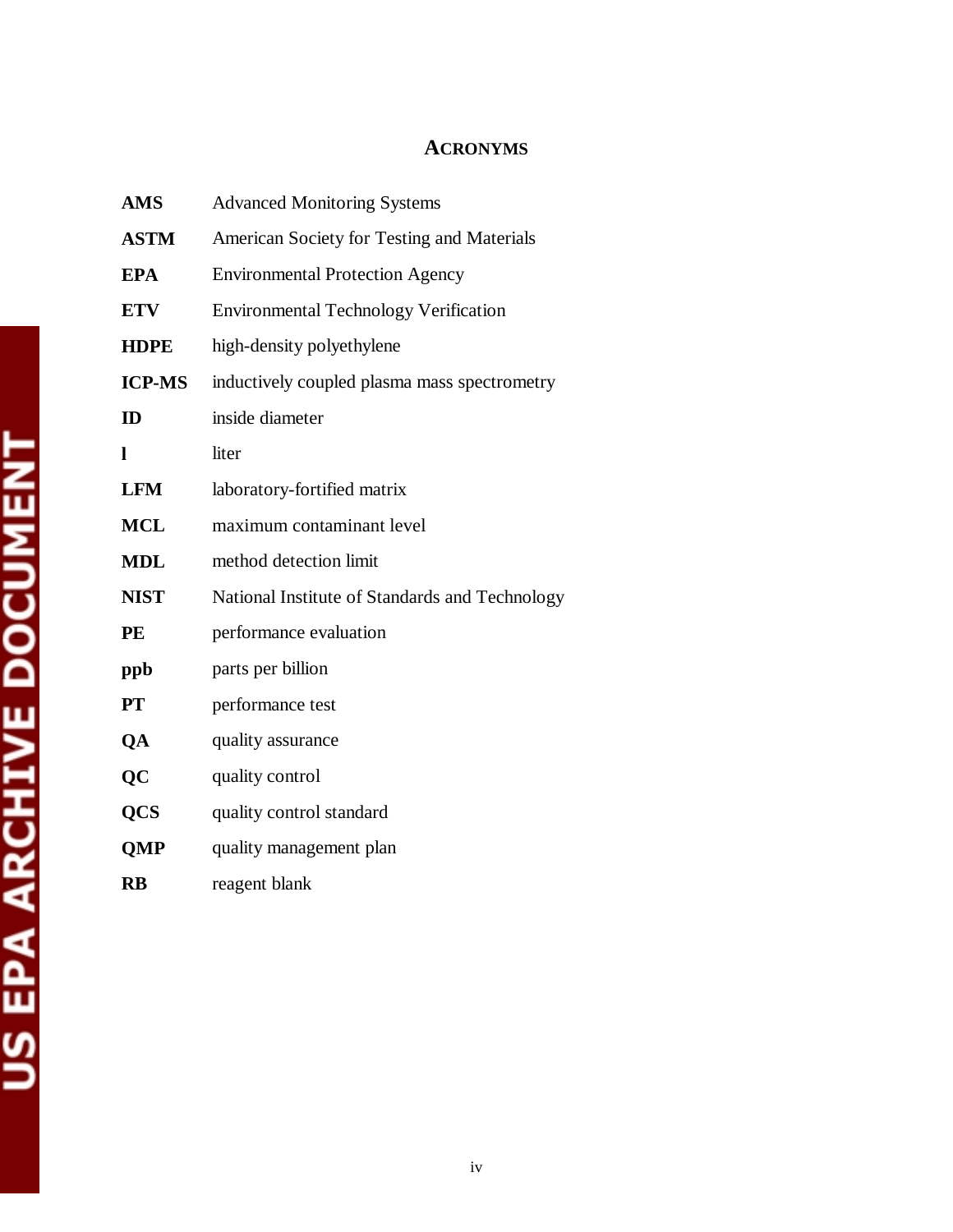#### **1 INTRODUCTION**

#### **1.1 Test Description**

This protocol provides generic procedures for implementing a verification test of portable analysis technologies that determine various contaminants in water. The verification test is conducted under the auspices of the U.S. Environmental Protection Agency (EPA) through the Environmental Technology Verification (ETV) program. The purpose of the ETV program is to provide objective and quality-assured performance data on environmental technologies, so that users, developers, regulators, and consultants can make informed decisions about these technologies.

The verification tests are coordinated by Battelle, of Columbus, Ohio, which is EPA's partner in the ETV Advanced Monitoring Systems (AMS) Center. The scope of the AMS Center covers verification of monitoring technologies for contaminants and natural species in air, water, and soil. In performing verification tests, Battelle follows the procedures specified in this protocol and complies with the data quality requirements in the "Quality Management Plan for the ETV Advanced Monitoring Systems Center" (QMP).<sup>(1)</sup>

#### **1.2 Test Objective**

The purpose of verification tests of portable water analyzers is to quantify the analytical and operational performance characteristics of these technologies. A variety of quality control, performance evaluation, and environmental water samples is analyzed to assess the capabilities of the analyzers relative to accepted reference methods.

#### **1.3 Roles and Responsibilities**

The verification test is performed by Battelle with the participation of the vendors whose analyzers are being verified. The chart in Figure 1 shows the organization of responsibilities for Battelle, the vendor companies, and the EPA. Specific responsibilities are detailed below.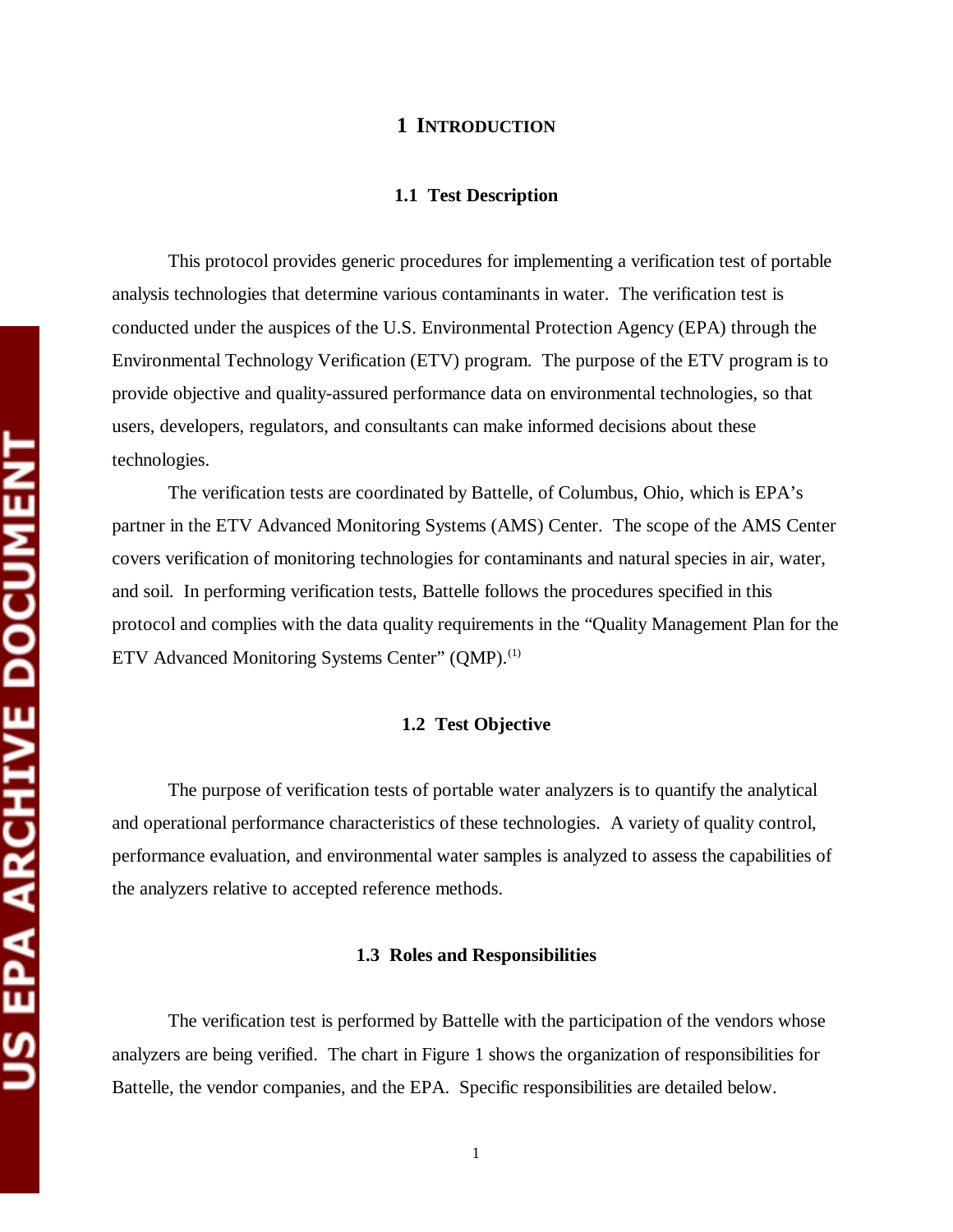

**Figure 1. Organization Chart for Portable Water Analyzer Verification Test**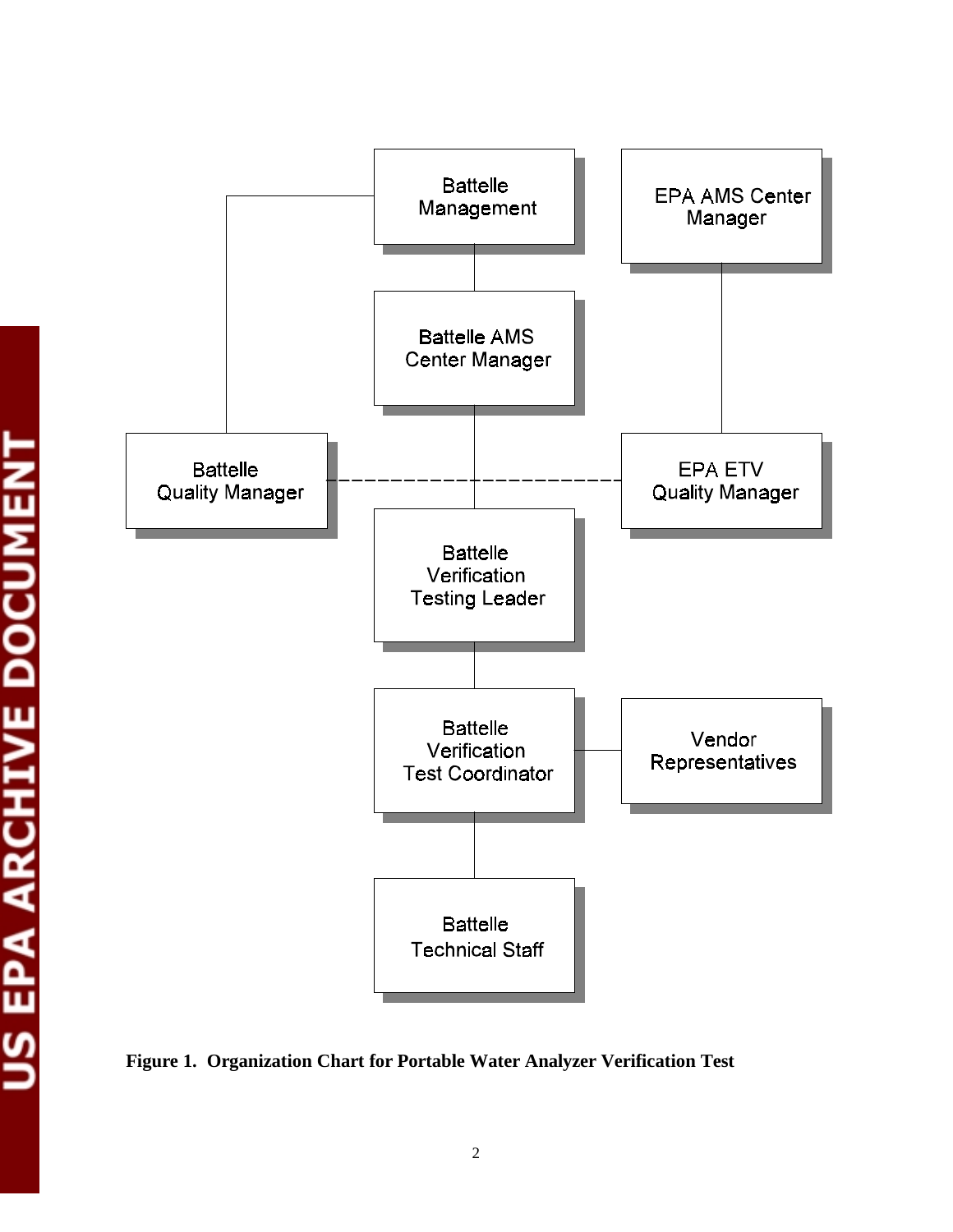# **1.3.1 Battelle**

The Verification Test Coordinator has the overall responsibility for ensuring that the technical, schedule, and cost goals established for the verification test are met. The Verification Test Coordinator shall

- Assemble a team of qualified technical staff to conduct the verification test
- Direct the team in performing the verification test in accordance with the test/quality assurance (QA) plan developed from this protocol
- Ensure that all quality procedures specified in the test/OA plan and in the OMP are followed
- Prepare a draft test/QA plan, verification reports, and verification statements
- Revise the draft test/QA plan, verification reports, and verification statements in response to reviewers' comments
- Coordinate distribution of the final test/QA plan, verification reports, and verification statements
- Respond to any issues raised in assessment reports and audits, including instituting corrective action as necessary
- Serve as the primary point of contact for vendor representatives
- Establish a budget for the verification test and monitor staff effort to ensure that budget is not exceeded
- Ensure that confidentiality of vendor information is maintained.

The Verification Testing Leader for the AMS Center provides technical guidance and oversees the various stages of verification testing. The Verification Testing Leader shall

- Support the Verification Test Coordinator in preparing the test/QA plan and organizing the testing
- Review the draft test/OA plan
- Review the draft verification reports and statements.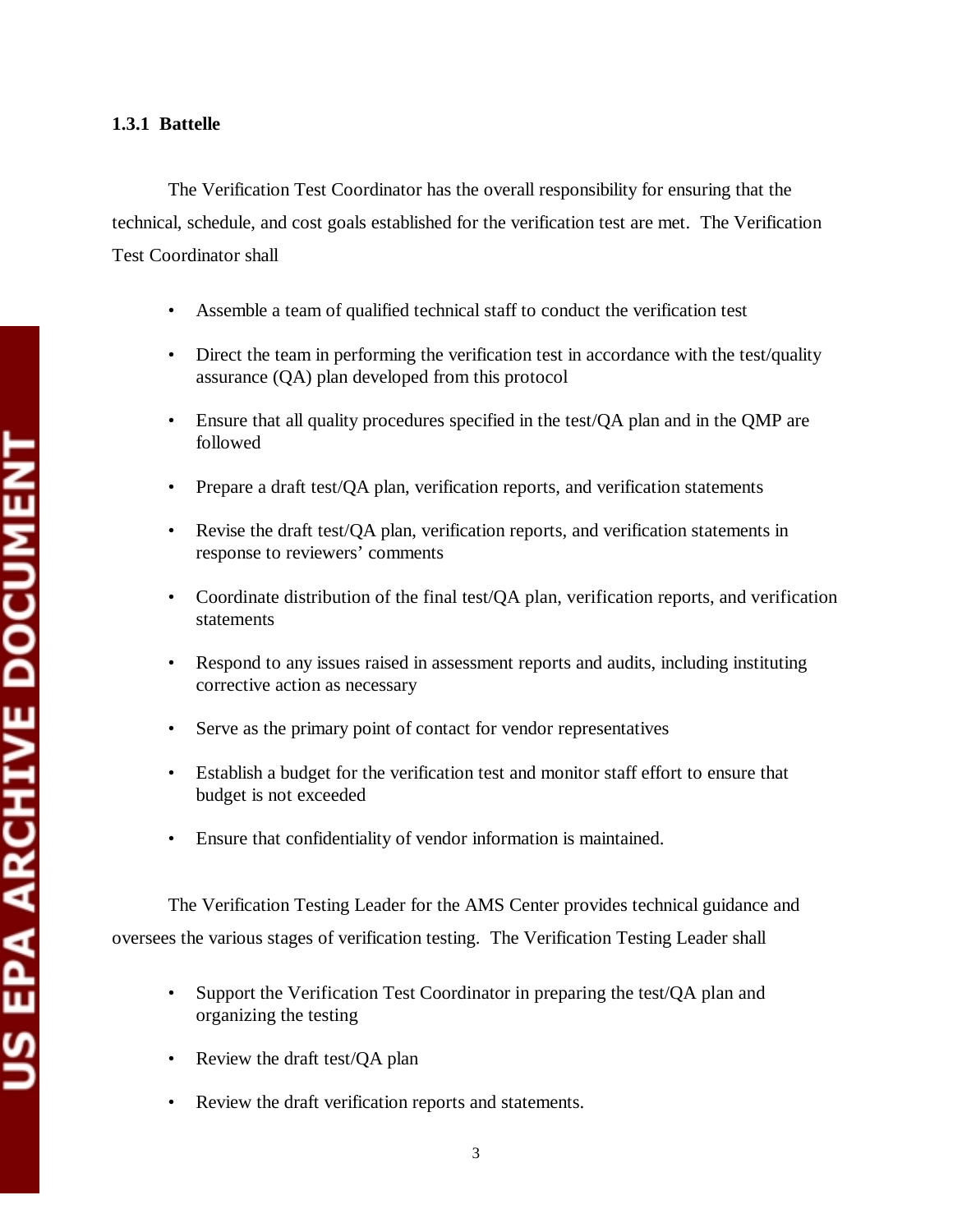# The Battelle AMS Center Manager shall

- Review the draft test/QA plan
- • Review the draft verification reports and verification statements
- Ensure that necessary Battelle resources, including staff and facilities, are committed to the verification test
- • Ensure that vendor confidentiality is maintained
- Support the Verification Test Coordinator in responding to any issues raised in assessment reports and audits
- Maintain communication with EPA's AMS Center Quality Manager.

Battelle Technical Staff shall test the analyzers during the verification test and conduct associated experimental activities. Technical staff shall

- Assist in collecting samples
- Analyze samples for the verification test as described in the test/QA plan.

Battelle's Quality Manager for this verification test shall

- Review the draft test/QA plan
- Conduct a technical systems audit (TSA) once during the verification test
- Audit at least 10% of the verification data
- Prepare and distribute an assessment report for each audit
- Verify implementation of any necessary corrective action
- Issue a stop work order if self-audits indicate that data quality is being compromised; notify Battelle's AMS Center Manager if stop work order is issued
- Provide a summary of the audit activities and results for the verification reports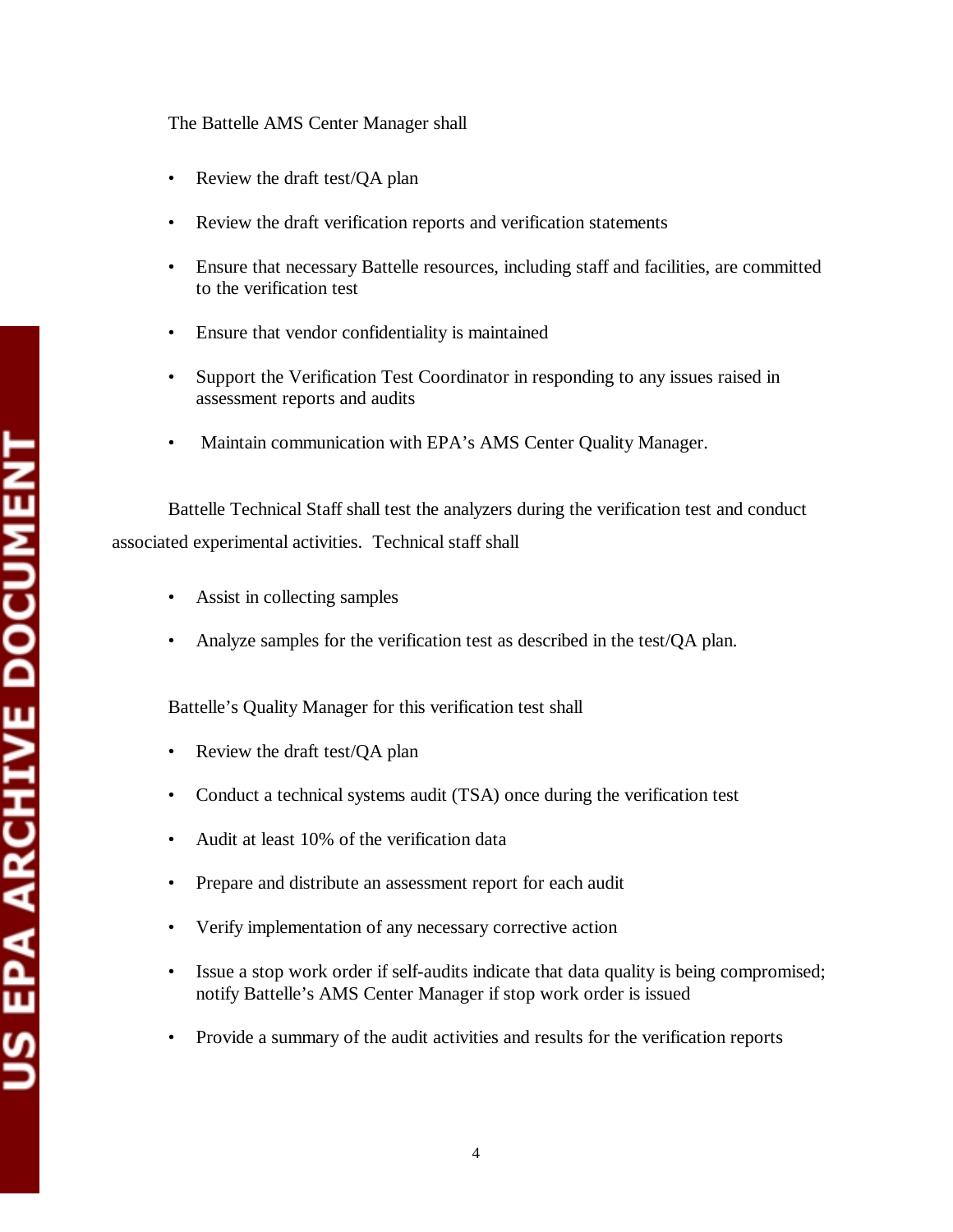- Review the draft verification reports and statements
- Have an overall responsibility for ensuring that the test/QA plan is followed.

## **1.3.2 Vendors**

Vendor representatives shall

- Review the draft test/QA plan
- Approve the test/QA plan
- Provide two off-the-shelf models of the analyzers to be verified for the duration of the verification test
- If necessary, instruct Battelle personnel on how to operate and maintain the analyzers prior to testing
- Review their respective draft verification reports and statements.

# **1.3.3 EPA**

EPA's responsibilities in the AMS Center are based on the requirements stated in the "Environmental Technology Verification Program Quality and Management Plan of the Pilot Period  $(1995-2000)^{1/2}$  or the most current update of this document. The roles of the specific EPA staff are as follows:

EPA's ETV Quality Manager shall

- Review the draft test/QA plan
- Perform at his/her option one external TSA during the verification test
- Notify the Battelle AMS Center Manager to facilitate a stop work order if an external audit indicates that data quality is being compromised
- Prepare and distribute an assessment report summarizing the results of an external audit
- Review draft verification reports and statements.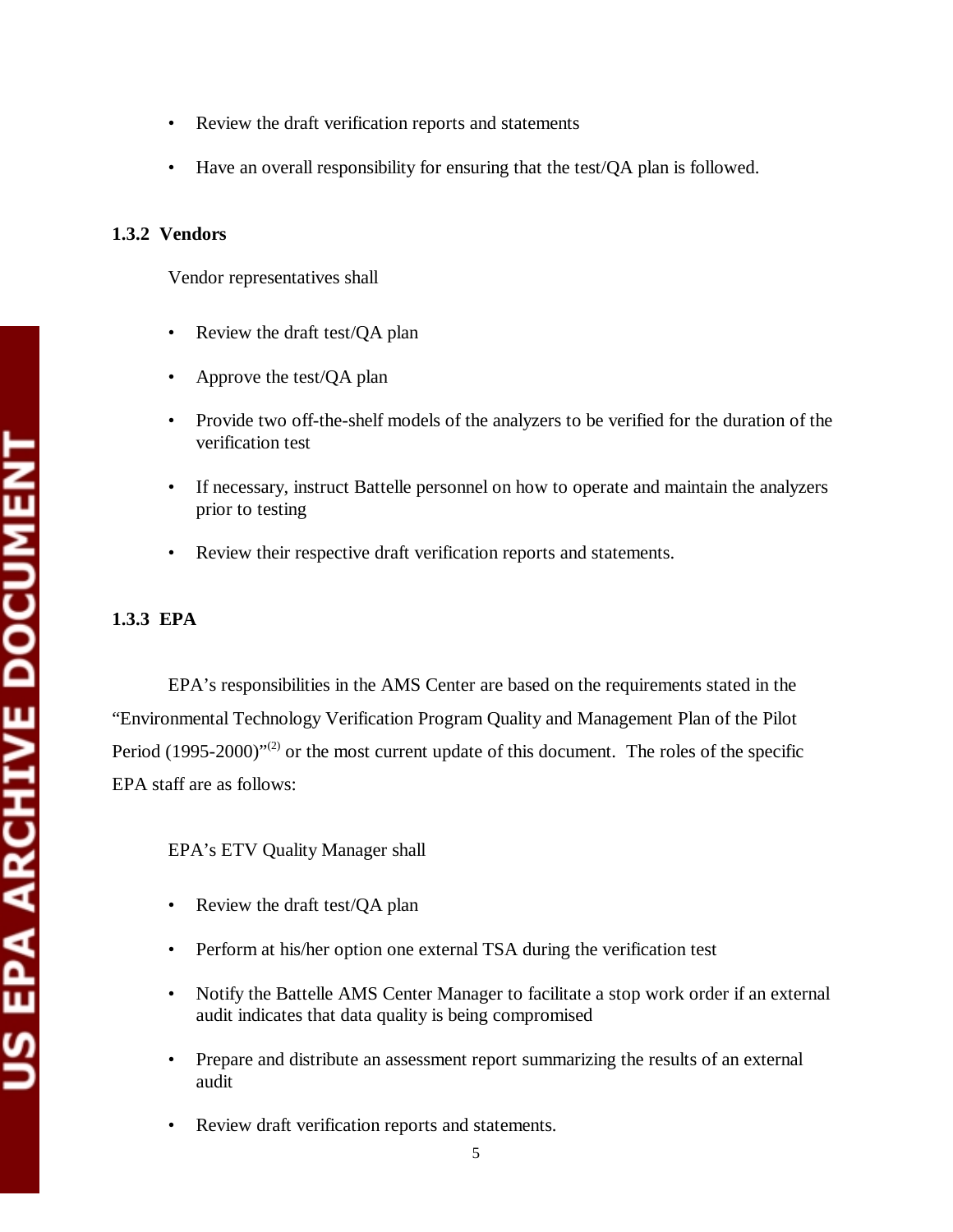The EPA AMS Center Manager shall

- Review the draft test/QA plan
- Approve the final test/QA plan
- Approve the final verification reports
- Review the draft verification statements.

# **2 VERIFICATION APPROACH**

#### **2.1 Scope of Testing**

This generic protocol specifically addresses verification testing of (1) portable analyzers that provide quantitative measurements of metals and other inorganic contaminants in water and (2) portable test kits that provide qualitative or semi-quantitative measurements. The quantitative analyzers consist of a portable electronic instrument that often requires a specific reagent solution. Typically the reagent and the water sample are mixed, and the mixture is inserted into the analyzer and probed, either photometrically or electrochemically, to provide a quantitative determination of the target contaminant. Results are reported by a digital display or electronic output signal. Technologies that provide only qualitative results are typically test strips or reagent solutions that, when exposed to the water sample, indicate the presence of the analyte through a visible color change. These approaches are designed primarily to indicate the presence or absence of the target analyte relative to some regulatory or health-based concentration level. Semi-quantitative results can be obtained using these same technologies by comparing the colors to those of standards run with the samples or to a color comparison chart provided by the manufacturer. These comparators typically have discrete color levels that indicate different analyte concentrations, and the results are based on subjective visual comparisons made by the user. In some cases, quantitative results can be obtained by submitting the samples to a laboratory and analyzing them with a colorimeter. Both quantitative and qualitative analyzers are designed to be operated by non-technical users. The analyzers, whether quantitative or qualitative, may detect a variety of aqueous analytes, including dissolved metals and other inorganic cations and anions.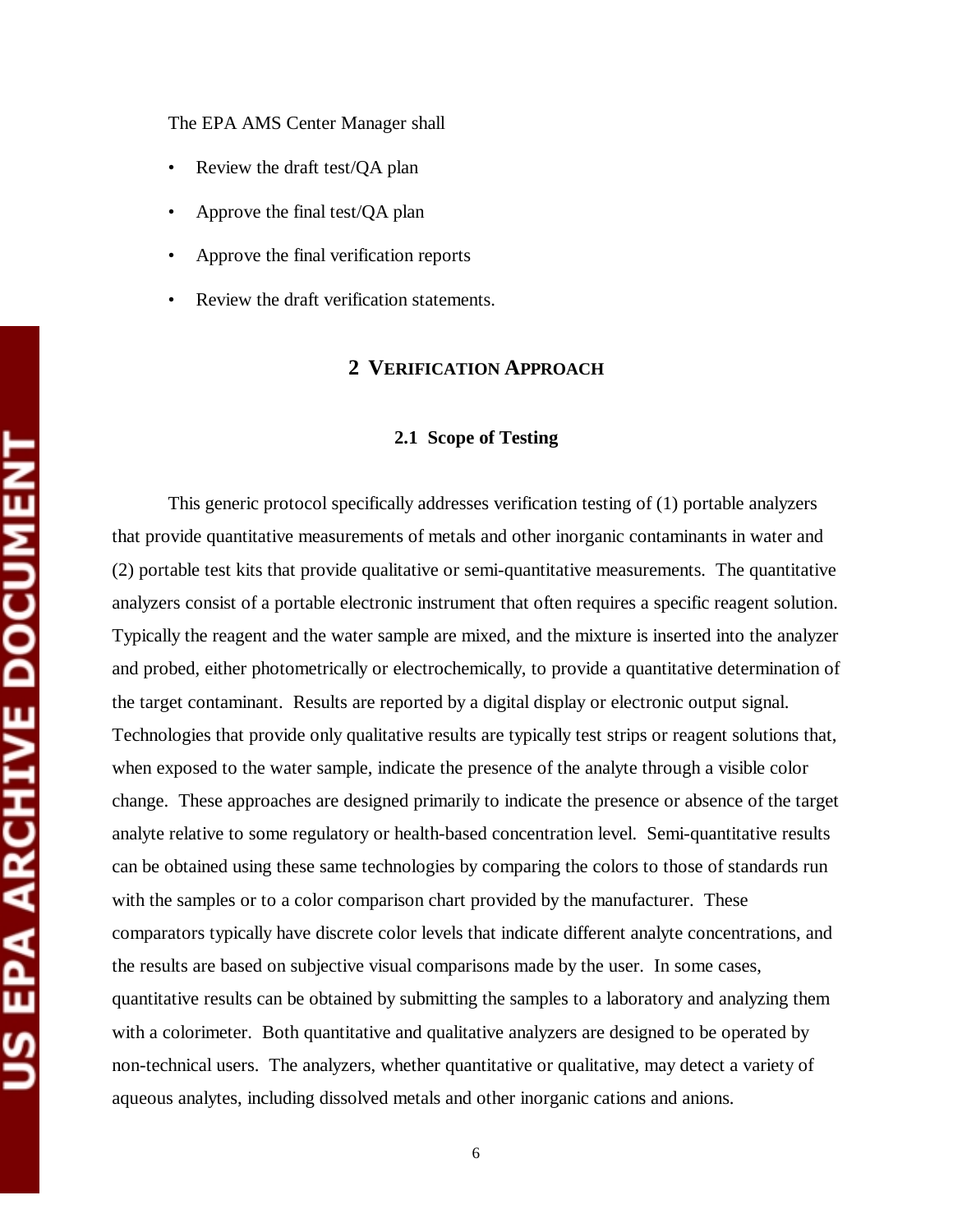Verifying portable water analyzers involves testing them with known calibration standards and comparing the results with the results of appropriate reference methods. Statistical comparisons of the analytical results from the reference methods and the analyzers being verified provides a basis for quantitative performance evaluations. Each of the analyzers also shall be evaluated in terms of ease of use, cost, and sample throughput.

The quantitative (and semi-quantitative) analyzers measure analyte concentrations and shall be evaluated in terms of

- **Accuracy**
- **Precision**
- Linearity
- Method detection limit
- Matrix interference effects
- Operator bias
- Inter-unit reproducibility.

The qualitative analyzers indicate only the presence or absence of a color change associated with a given analyte. The color change can be semi-quantified by comparing it to a color chart. As such, the performance of these analyzers shall be verified in terms of

- Rate of false positives/false negatives
- Lowest calibration concentration producing a positive response
- Highest calibration concentration producing a negative response
- Matrix interference effects
- Operator bias
- Inter-unit reproducibility.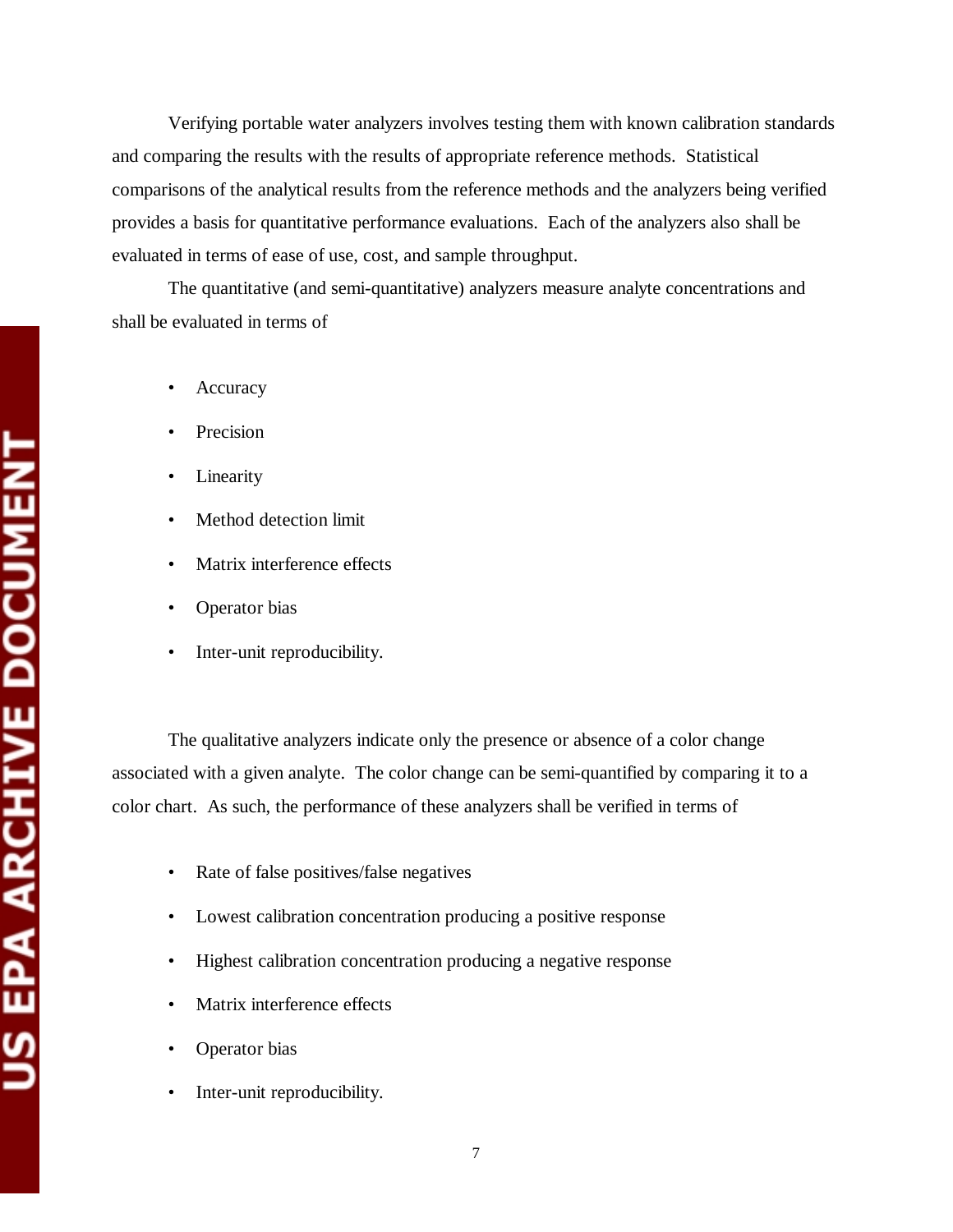#### **2.2 Experimental Design**

 The verification test involves challenging the analyzers with a variety of test samples, including a set of fresh water samples and a set of salt water samples representative of those likely to be analyzed using these devices. All samples are analyzed by the analyzers being tested and by an appropriate reference method. The results from the analyzers are compared to those from the reference method to quantitatively assess accuracy, linearity, and detection limit. Multiple aliquots of each test sample are analyzed separately to assess precision. For each analyzer, identical sets of samples are analyzed independently by two separate operators (a technical and a non-technical staff member) to test for operator bias. The analyzers are designed for nontechnical operators, and the non-technical staff member shall have little prior knowledge of the analyzer being verified. A vendor representative can serve as the technical operator if desired. Interference and matrix effects are assessed by separately evaluating accuracy, precision, and linearity on distinctly different sample matrices (i.e., prepared, drinking water, fresh water, and salt water samples). Sample throughput is estimated based on the time required to analyze a sample set. Performance parameters, such as ease of use and reliability, are based on documented observations of the operators. Each analyzer shall be used in a field environment, as well as in a laboratory setting, to assess the impact of field conditions on performance. Inter-unit reproducibility is evaluated by comparing results from two units of each analyzer tested.

#### **2.3 Test Samples**

Test samples to be used in the verification test include quality control (QC) samples, performance test (PT) samples, and environmental water samples. Tables giving examples of the number and type of samples to be analyzed for selected analytes are provided in Appendix A. The QC and PT samples shall be prepared from purchased standards. The QC sample concentrations for most analytes are targeted to the EPA maximum contaminant level (MCL) for drinking water or other applicable regulatory guidelines. The PT samples range from 10% to 1,000% of that guideline level. Environmental water samples similar to those indicated in Appendix A shall be collected from various drinking water and surface water sources. All samples are analyzed by the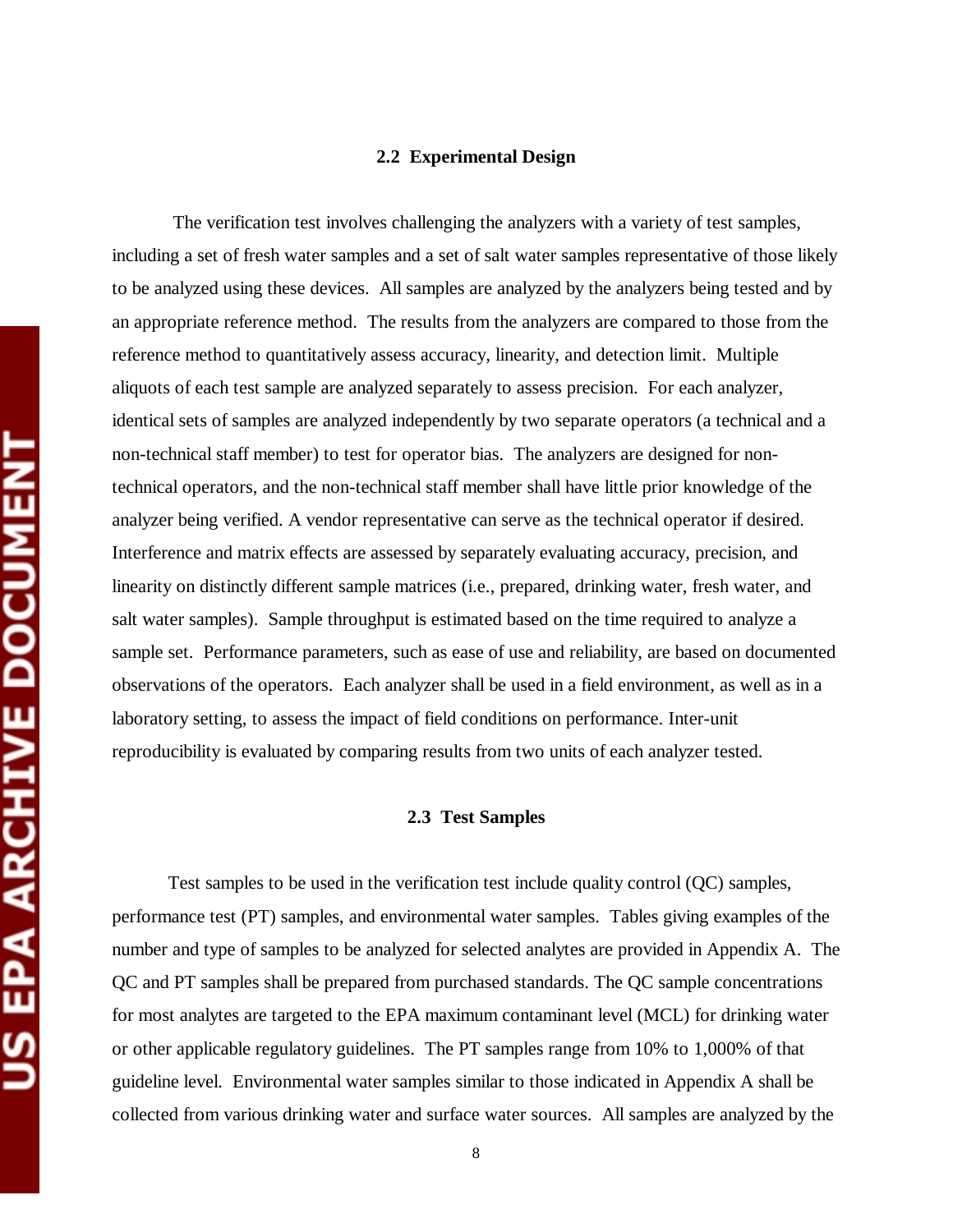two units of each analyzer undergoing verification and by a laboratory reference method. Every tenth sample is analyzed twice by the reference method to document the reference method's precision.

## **2.3.1 QC Samples**

Prepared QC samples include both laboratory reagent blanks (RB) and laboratory-fortified matrix (LFM) samples. The RB samples are prepared from American Society for Testing and Materials (ASTM) Type II deionized water and exposed to identical handling and analysis procedures as other prepared samples, including the addition of all reagents. These samples are used to help ensure that no sources of contamination are introduced in the sample handling and analysis procedures. The LFM samples are prepared as aliquots of environmental samples and spiked in the field to increase the analyte concentration by the amount shown in the tables in Appendix A. The spike solution used to prepare the LFM is prepared in the laboratory and brought to the field site. These samples are used to help identify whether matrix effects have an influence on the analytical results. At least 10% of all the prepared samples to be analyzed will be RBs, and at least one sample taken from each sampling site will be an LFM.

Quality control standards (QCS) are used as a calibration check to verify that the analyzers being verified and the reference instruments are properly calibrated and reading within defined control limits. These standards shall be purchased from a commercial supplier and shall be subject only to dilution as appropriate. The calibration of all instruments shall be verified using a QCS before and after each testing day, as well as after every tenth sample. Additional standards shall also be purchased from an independent supplier for use in a performance evaluation audit, as described in Section 6.2.1.

#### **2.3.2 PT Samples**

In general, two types of PT samples are used in the verification test. All PT samples are prepared in the laboratory using ASTM Type II water as the water source.

One type of PT solution includes only the single analyte at various concentrations and is prepared specifically to help determine the analyzer accuracy, linearity, and detection limit. To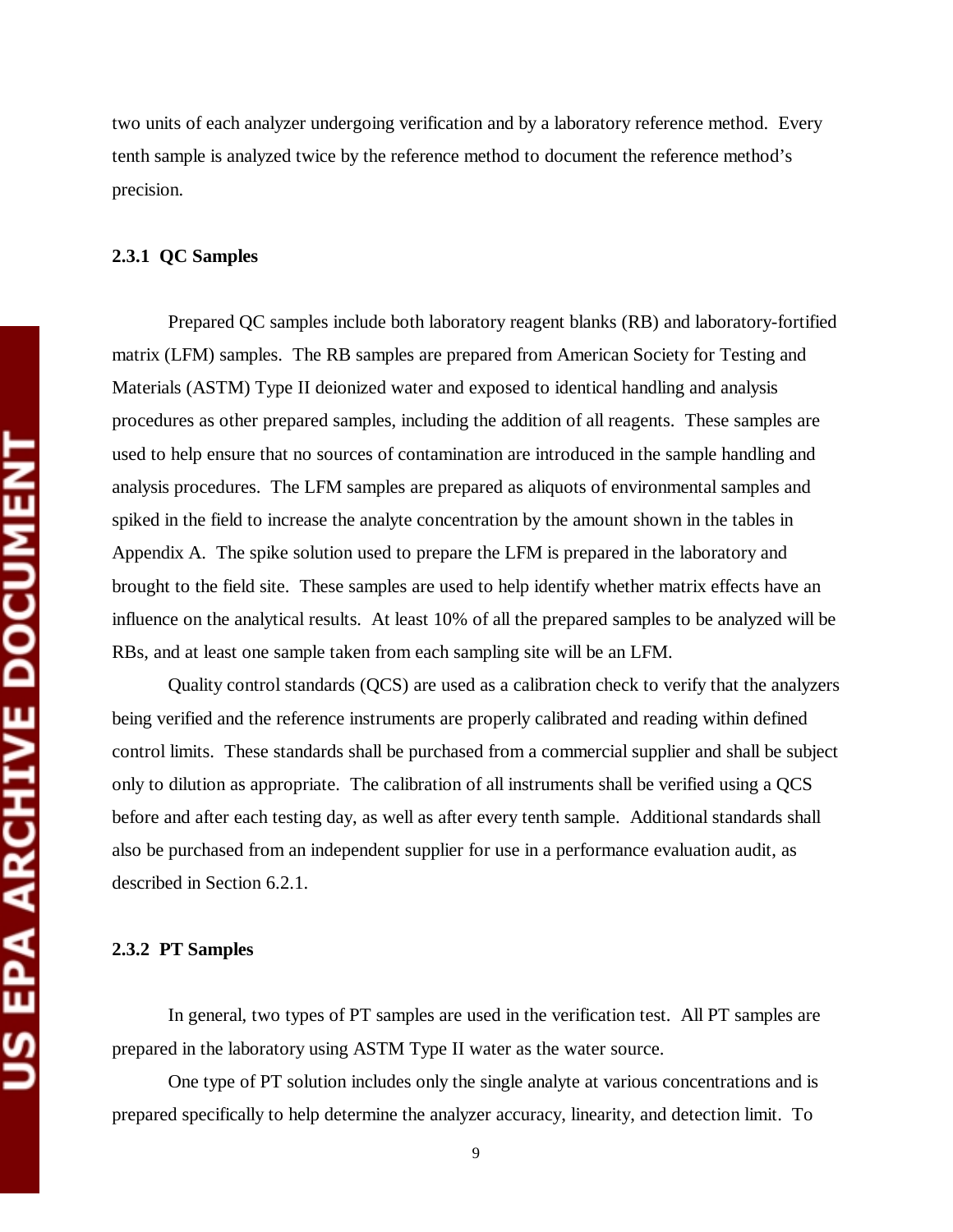determine the detection limit of the analyzers, a solution with a concentration five times the vendor's reported detection limit is used. Seven non-consecutive replicate analyses of this solution are made to obtain precision data with which to determine the method detection limit (Appendix A). Additionally, solutions are prepared to assess the linearity over a broad concentration range. Four aliquots of each of these solutions are prepared and analyzed separately to assess the precision of the analyzers (Appendix A).

The second type of PT sample to be used in the test helps establish the effects of potential matrix interferences on the performance of the analyzers. These samples are prepared from solutions with known concentrations of the analytes (see Appendix A) and are spiked with potentially interfering species likely to be found in typical water samples. The first sample contains low levels of interferences, which will consist of 1 mg iron, 3 mg sodium chloride, and 0.1 mg of sulfate per liter at a pH of 6. The second sample contains high levels of interferences, which will consist of 10 mg iron, 30 mg sodium chloride, and 1.0 mg of sulfate per liter at a pH of 3. Eight replicate samples of each of these solutions are analyzed.

#### **2.3.3 Environmental Samples**

Environmental samples, including tap water (well and community sources), fresh surface water, and salt water shall be collected from a variety of sources and used to evaluate technology performance. A representative sample of water sources includes

- Drinking water (e.g., drinking fountain, community water, well water)
- Fresh water (e.g., rivers, reservoirs)
- Salt water (e.g., estuaries, coast lines).

In all cases, the analyzers being verified are used to analyze the water samples as soon as possible after collection. The results of those analyses are compared to subsequent reference method analyses of the same samples in the laboratory.

Drinking water samples are collected directly from the tap into 2-liter (l) high-density polyethylene (HDPE) containers. The samples will be split into 100-ml aliquots. Four aliquots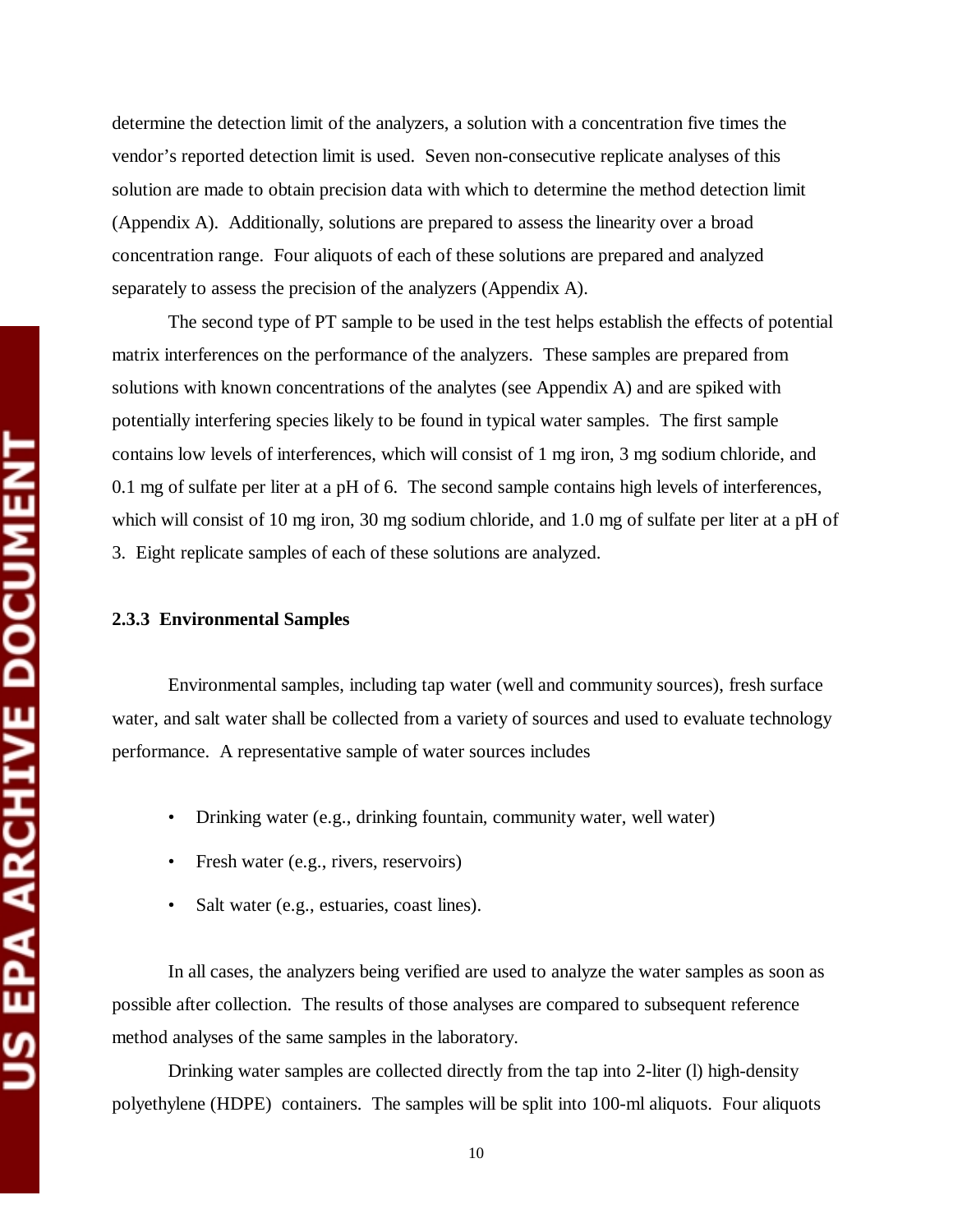of each sample are analyzed at the time of collection by each of the analyzers being verified. Four aliquots of each sample are returned to the laboratory for reference analysis. These aliquots are preserved and stored as appropriate for the target analyte and analyzed within appropriate holding times. If possible, at least one fresh water source should have concentrations of target analyte in the mid range of quantitative analyzers being verified or at least 10 times the vendor-estimated detection limit for qualitative analyzers.

Fresh water samples are collected in 500-ml HDPE containers. The samples are collected at the surface of the water near the shoreline by submerging the containers no more than one inch below the surface of the water. The samples are split into four 100-ml aliquots. Each body of water is sampled at four distinct locations. Two aliquots of each sample are analyzed in the field at the time of collection by the analyzers being verified. One aliquot of each sample is returned to the laboratory for reference analysis for each target analyte. This aliquot will be preserved and stored as necessary for the target analyte and analyzed within appropriate holding times.

Salt water samples are collected using a Rosette system as described, for example, in Battelle Duxbury Operations Standard Operating Procedure No. 5-275.<sup>(3)</sup> Five 100-ml aliquots of each sample are obtained for each analyzer undergoing testing. Samples are collected from the surface of the salt water body and from the sediment/water column interface at four distinct locations. One aliquot of each sample is analyzed at the time of collection by each unit of the analyzer being verified and by each operator. One aliquot of each sample is returned to the laboratory for analysis by the reference method.

Field testing occurs on three separate days. These days do not need to be consecutive. One day is used to collect and test drinking water water samples. A second is spent collecting and testing fresh water samples from rivers and reservoirs. A third day is spent collecting salt water samples. In these field testing efforts, the analyzers being verified are transported, handled, and used under normal field conditions as a test of real-world reliability and performance. Field conditions (temperature, humidity, weather conditions) are noted at least twice on each day of field testing.

11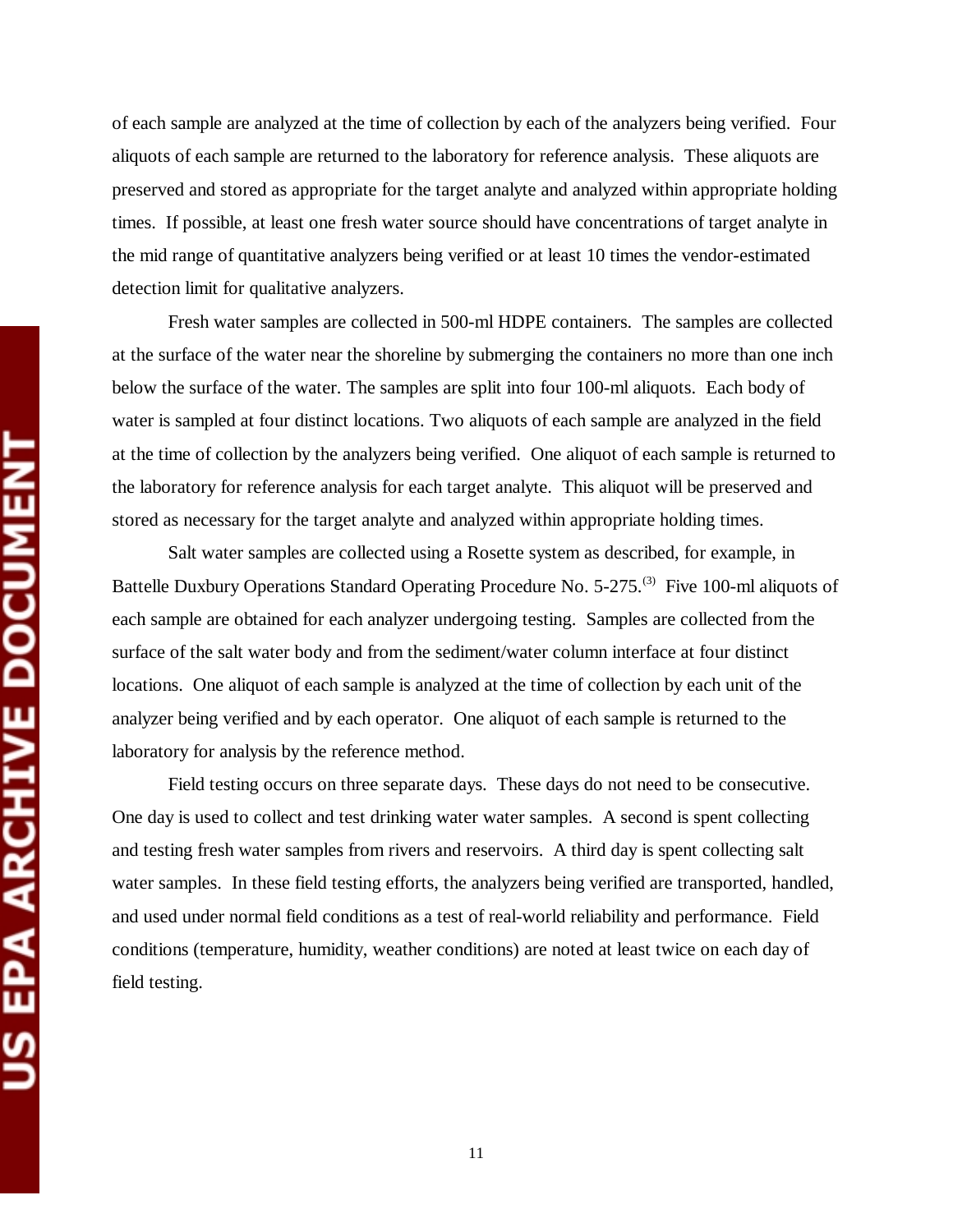#### **2.4 Reference Method**

Technology verification involves, in part, comparing the results from each analyzer being tested with the results obtained from an appropriate reference method. The reference method chosen for the verification test shall be an EPA standard method for the analysis of water. Samples containing metal ions are analyzed using inductively coupled plasma mass spectrometry  $(ICP-MS)$  according to modified EPA Method 200.8.<sup>(4)</sup> Samples containing anions are analyzed using ion chromatography (IC) according to modified EPA Method  $300.1$ .<sup>(5)</sup> The most recent version of these EPA standard methods should be used. Reference methods promulgated and validated by other recognized standard-setting or regulator organization also may be used.

### **3 MATERIALS AND EQUIPMENT**

In general, the verification test relies on the materials and equipment provided by the vendors. Laboratory and field supplies are described below.

#### **3.1 Laboratory Supplies**

The following laboratory supplies are needed for preparing the PT and QC samples:

- ASTM Type II water
- Trace metal grade nitric acid
- 1-L, 250-ml, and 100-ml Class A volumetric flasks
- 10-ml Class A volumetric pipets
- 0.5-ml and 1.0-ml micropipets
- Micropipet tips
- National Institute of Standards and Technology-(NIST-) traceable reference standard for target analyte
- 100-ppm iron standard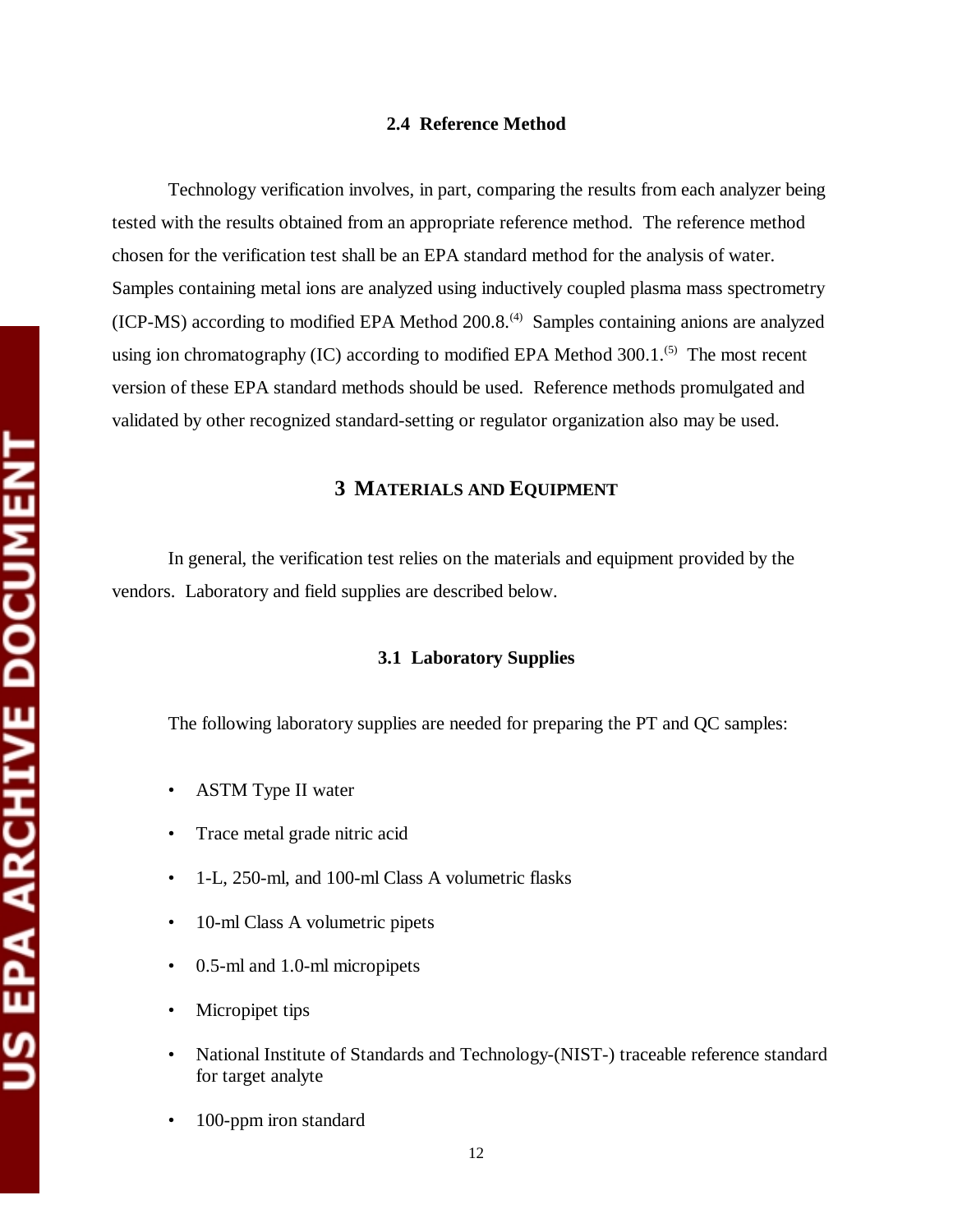- Sodium chloride
- Sodium sulfate
- HDPE containers
- pH meter or strips capable of reading pH levels of 6 and 3.

#### **3.2 Field Supplies**

The following supplies are needed for collecting field samples:

- ASTM Type II water
- 125-ml, 500-ml, and 1000-ml HDPE containers
- 1-ml micropipet
- 1-ml micropipet tips
- 100-ml HDPE volumetric flasks
- Coolers and blue ice packs for sample storage
- Thermometer (to determine air and water temperature).

## **3.3 Reference Instrument**

The reference method for analysis of metals is performed on a Perkin Elmer Sciex 6000 ICP-MS or equivalent. The reference method for anions is performed on a Dionex 600 Ion Chromatograph or equivalent.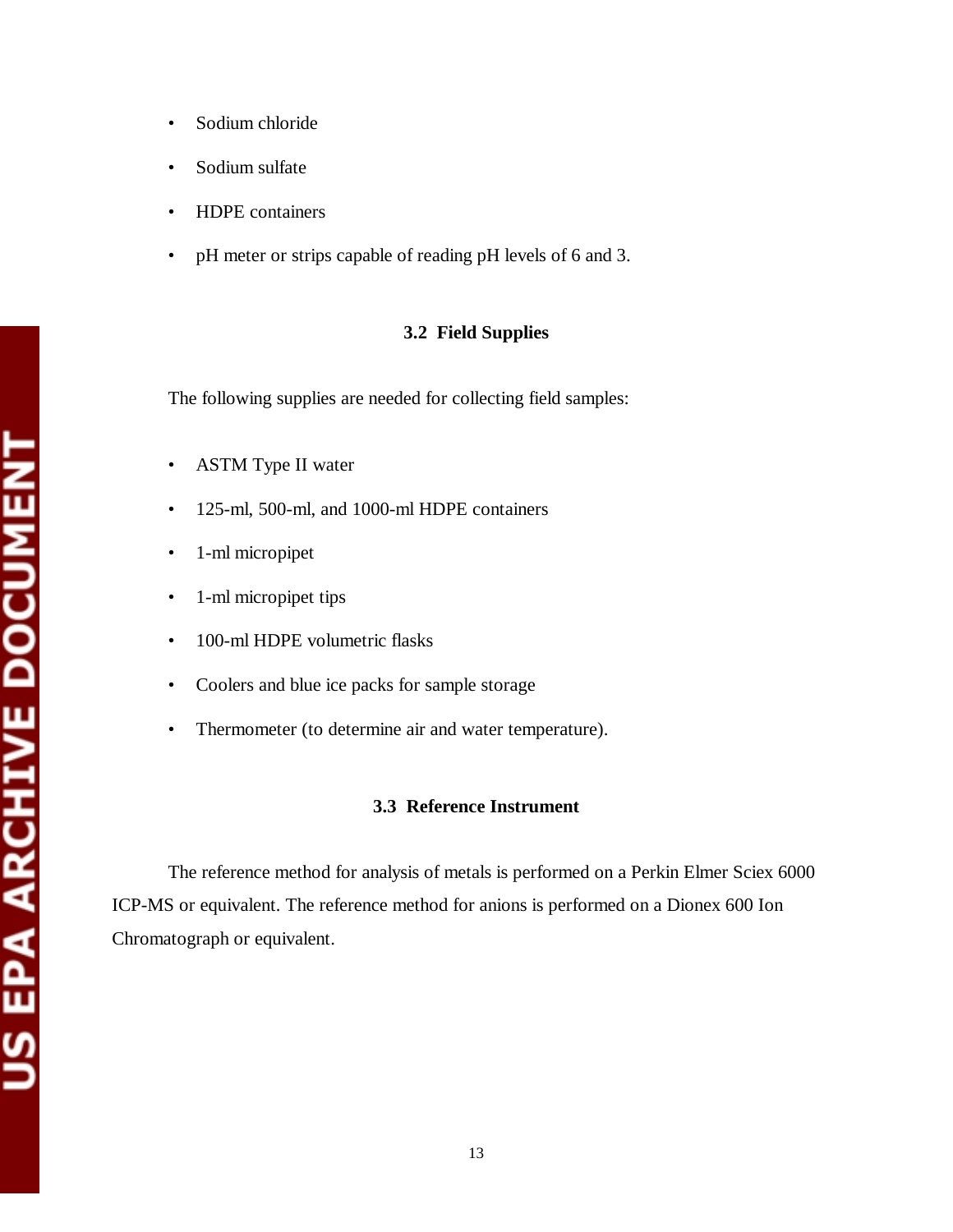#### **4 PROCEDURES**

#### **4.1 Test Sample Preparation and Storage**

QC and PT samples are prepared from commercially available NIST-traceable standard solutions. Purchased solutions are diluted to appropriate concentrations using ASTM Type II water in Class A volumetric glassware. In some cases, additional species are added to the solutions to assess the effect of interferences on the performance of the analyzers. These interferences are added to simulate levels of contaminants that may be found in typical water sources. The QC and PT samples shall be prepared within two days of analysis and stored at approximately 4°C until use.

Environmental water samples are collected from the sources indicated in Section 2.3.3 and stored in HDPE containers. Samples are analyzed at the time of collection by the analyzers being verified. The samples to be analyzed by the reference methods are stored at 4°C until analysis and preserved with nitric acid at a pH of less than 2 for metal analytes. The reference analyses shall be performed within the holding times specified in the reference methods, or the field sampling will be repeated.

#### **4.2 Sample Identification**

Aliquots to be analyzed are drawn from the prepared standard solutions or from environmental samples and placed in uniquely identified sample containers for subsequent analysis. The sample containers are identified by a unique identification (ID) number. A master log of the samples and sample ID numbers for each analyzer shall be kept. The ID number, date, person collecting, sample location, and time of collection is recorded on a chain-of-custody form for all field samples.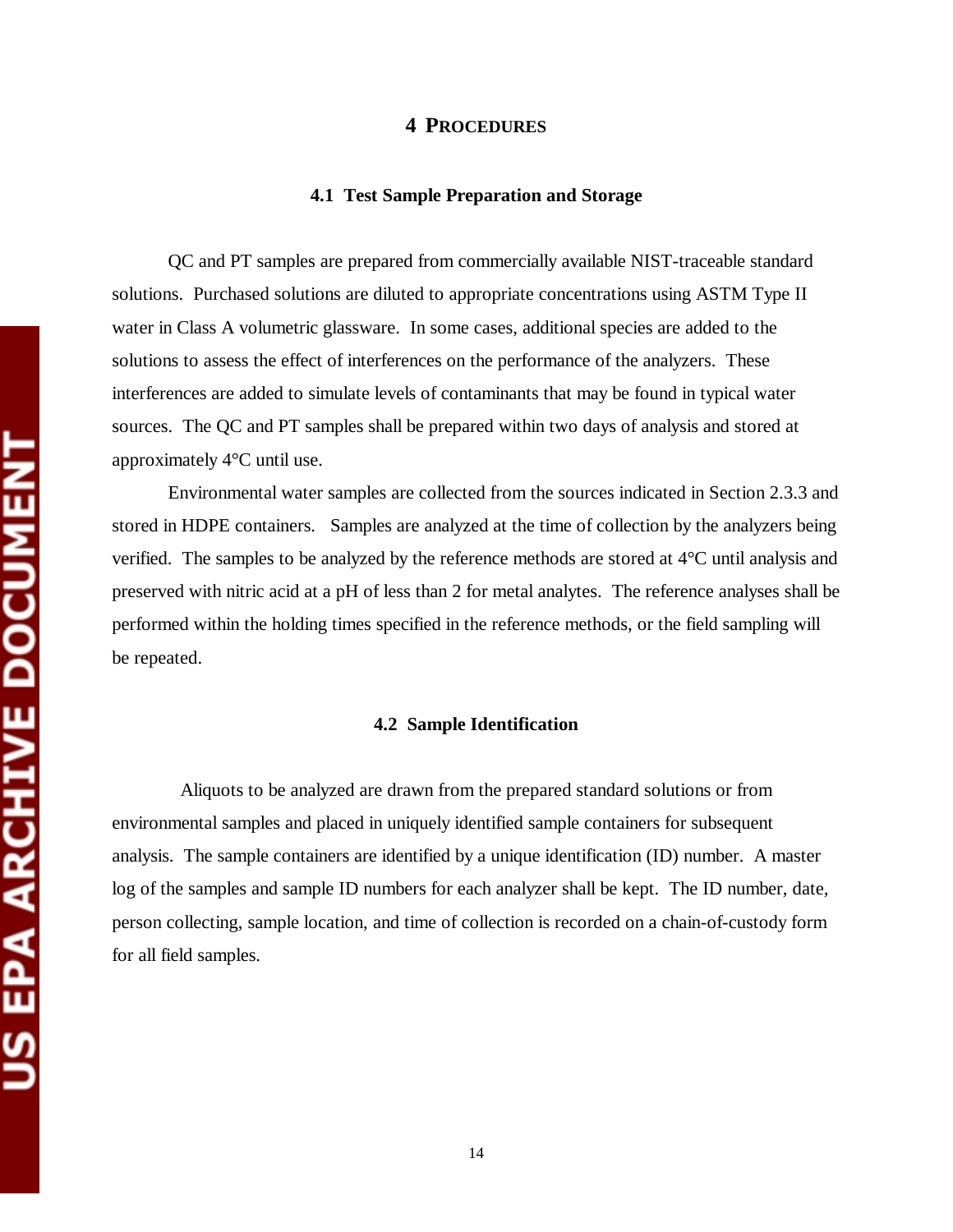#### **4.3 Sample Analysis**

#### **4.3.1 Reference Method**

The reference instrument is operated according to the recommended procedures in the instruction manual, and samples are analyzed according to an appropriate reference method. Analysis for metals is conducted according to EPA Method 200.8, "Determination of Trace Elements in Waters and Wastes by Inductively Coupled Plasma—Mass Spectrometry."(4) Analysis for anions is performed using EPA Method 300.1, "Determination of Inorganic Anions by Ion Chromatography."(5)

Results from the reference analyses shall be recorded electronically and compiled by the laboratory performing the analyses into a report format, including the sample ID and the analyte concentration for each sample.

#### **4.3.2 Analyzers Undergoing Verification**

Vendors are required to provide two units of their portable water analyzers. Each unit shall be subjected to the test procedure independently and separate verification results reported for each unit. Those results are then compared to assess inter-unit reproducibility. Each of the analyzers being verified shall be used to analyze the full set of samples for the target analyte chosen by the vendor. As shown in Appendix A, the sample set includes replicates of each of the PT, QC, and environmental samples. The complete set of samples shall be analyzed twice for each of the analyzers—once by a non-technical Battelle staff member and once by a technical staff member using the same sample aliquot. The analyses are performed according to the manufacturer's recommended procedures as described in the user's instructions or manual for the analyzer. Calibration and maintenance of the analyzers shall be performed as specified by the manufacturer.

Results from the analyzer being verified shall be recorded manually by the operator on appropriate data sheets. In addition to the analytical results, the data sheets shall include records of the time required for sample analysis and operator observations concerning the use of the analyzer (e.g., frequency of calibration, ease of use, maintenance).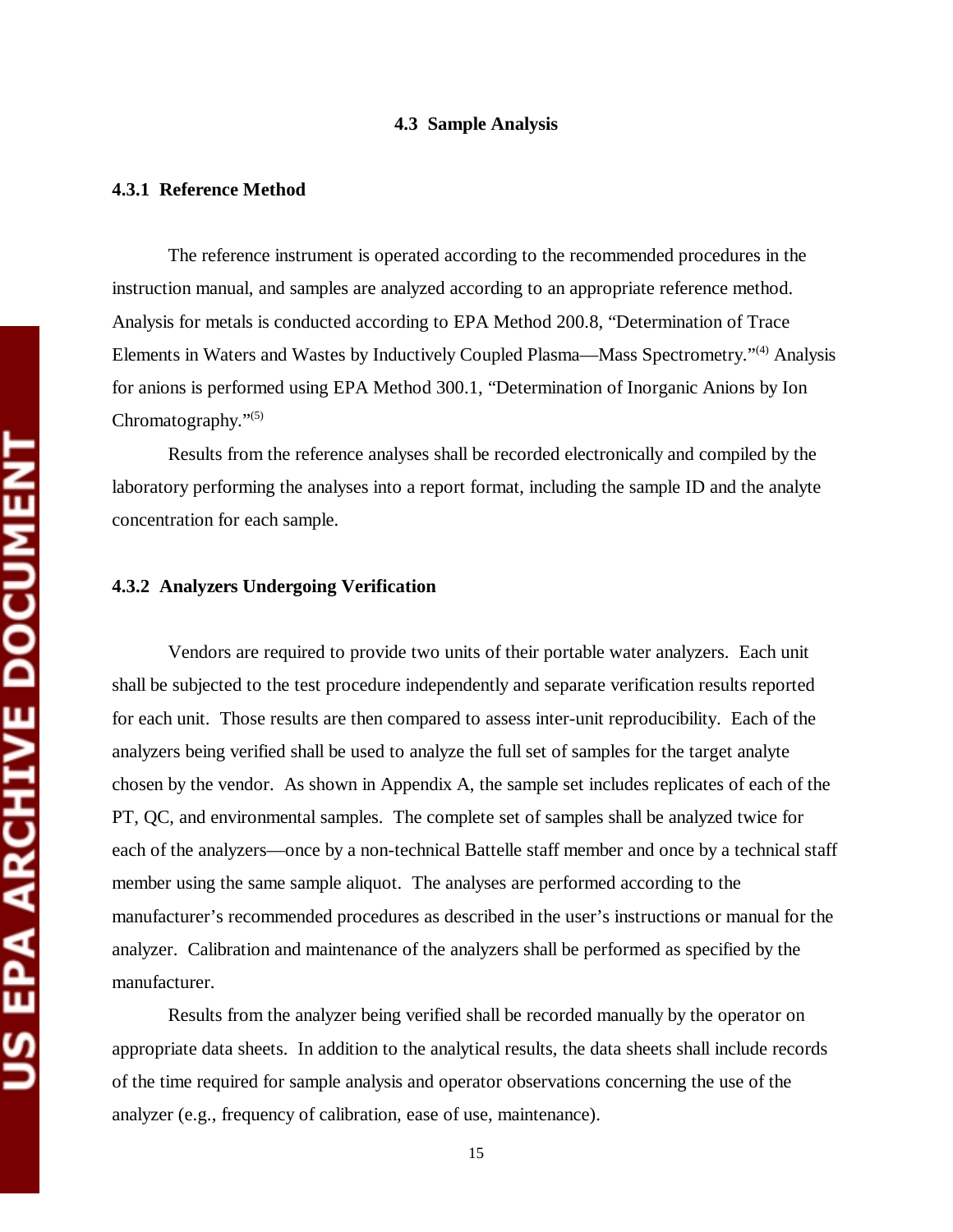#### **4.4 Schedule**

A typical verification test requires approximately five days. Table 1 gives a sample schedule for the activities to be conducted. The time period for each activity should be considered approximate. Some activities may take longer than one day to complete. The samples referred to in Table 1 are those listed in Appendix A.

All participating analyzers in a single verification test shall undergo testing on the same days. The samples analyzed by the instruments undergoing testing also are analyzed by the reference method. All analyzers being tested for a given analyte are challenged with the same set of samples. Separate aliquots are drawn from a single sample for each type of technology. No direct comparison is made between the results from different analyzers; however, it is to the benefit of potential users of the analyzers that test conditions be as similar as possible.

| <b>Test Day</b>   | <b>Testing Location</b> | <b>Activity</b>                                                                                                                                                                  |
|-------------------|-------------------------|----------------------------------------------------------------------------------------------------------------------------------------------------------------------------------|
| Day One           | Laboratory              | Analysis of PT samples and associated QC samples with operator #1.                                                                                                               |
| Day Two           | Laboratory              | Analysis of PT samples and associated QC samples with operator #2.                                                                                                               |
| Day Three         | <b>Field Location</b>   | Collection and analysis of environmental samples and LFM samples<br>from three drinking water sources.                                                                           |
| Day Four          | Field Location          | Collection and analysis of environmental samples and LFM samples at<br>four locations within three fresh water sites.                                                            |
| Day Five          | Transport               | Shipping and handling of analyzers undergoing verification to field<br>test site.                                                                                                |
| Day<br><b>Six</b> | <b>Field Location</b>   | Collection and analysis of environmental samples and LFM samples at<br>salt water locations; shipping of environmental samples to Columbus<br>for subsequent reference analysis. |

**Table 1. Schedule of Verification Test Days** 

Participating vendors shall provide their analyzers to laboratory staff one week before the start of testing, so that the staff may become familiar with the units before testing begins. This period also will be used to resolve any questions about analyzer operation or maintenance. Vendor staff may need to be present for this familiarization stage to provide training in operating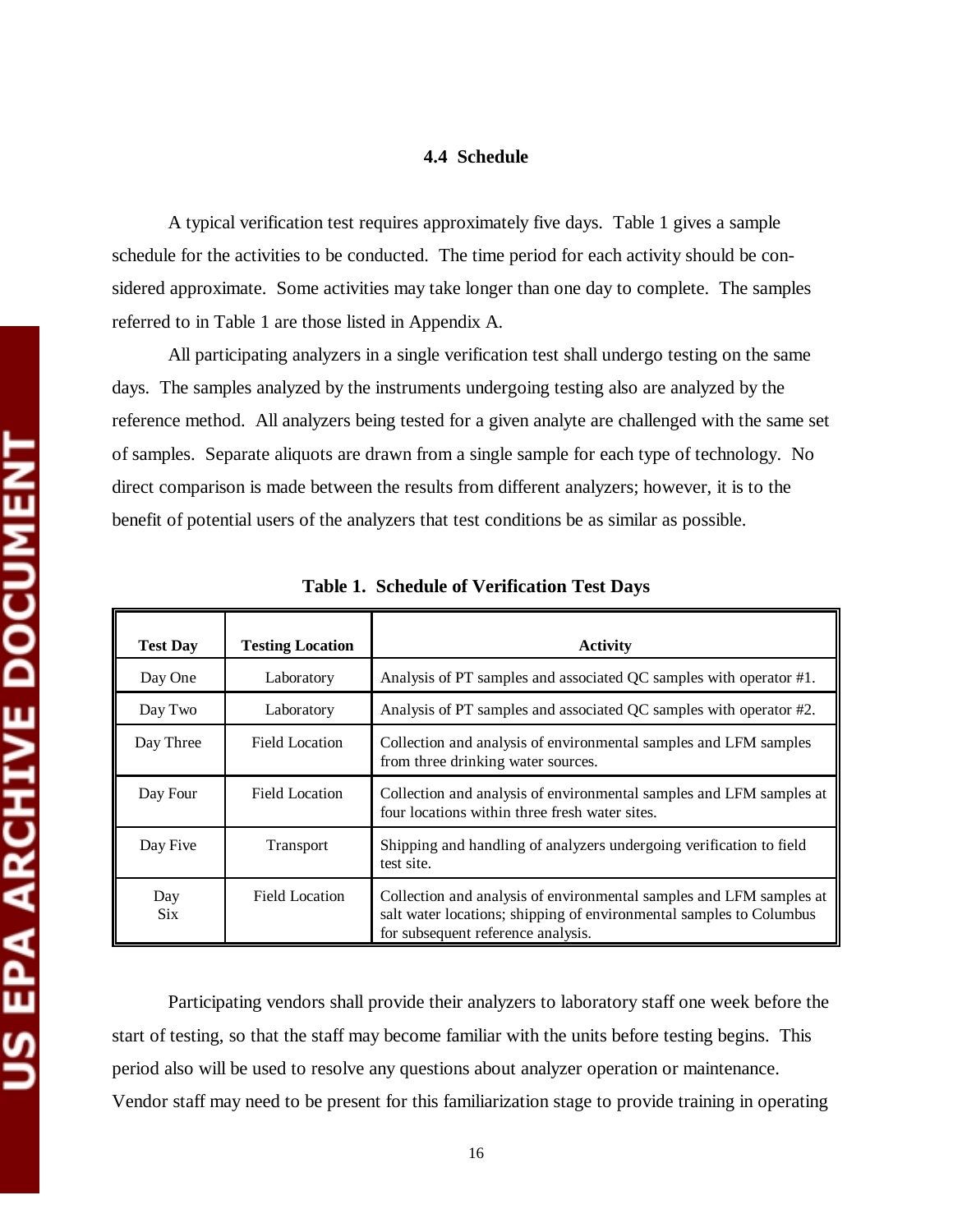the analyzers. If the vendor is serving as the technical operator, vendor staff should be present throughout the testing period. Vendors are encouraged to observe the tests. Analyzers and associated equipment (if not consumables) shall be returned to the vendors at the completion of testing.

#### **5 DATA HANDLING AND REPORTING**

#### **5.1 Data Acquisition and Review**

A variety of data are acquired and recorded electronically or manually by laboratory staff during the verification test. Operational information, required maintenance, and results from the verification test, as well as sampling procedures, generally shall be documented on data sheets or in laboratory record books. Results from the reference instruments are compiled in electronic format.

Records received or generated by laboratory staff in the verification test receive a oneover-one review within two weeks after receipt or generation before these records are used to calculate, evaluate, or report verification results. These records may include electronic records, laboratory record books, sampling records from the field test, or equipment calibration records. This review is performed by a technical staff member involved in the verification test, but not the staff member that originally received or generated the record. The review is documented by the person performing the review by adding his/her initials and date to a hard copy of the record being reviewed. This hard copy is then returned to the staff member who received, generated, or will be storing the record.

In addition, data calculations performed by Battelle are spot-checked by technical staff to ensure that calculations are performed correctly. Calculations to be checked include reference analysis results and statistical calculations described in this protocol.

The data obtained from the verification test are compiled and reported independently for each analyzer being verified. The results from one vendor's analyzer are not compared to the results from another vendor's analyzer. However, the results for the duplicate analyzers from each vendor are compared.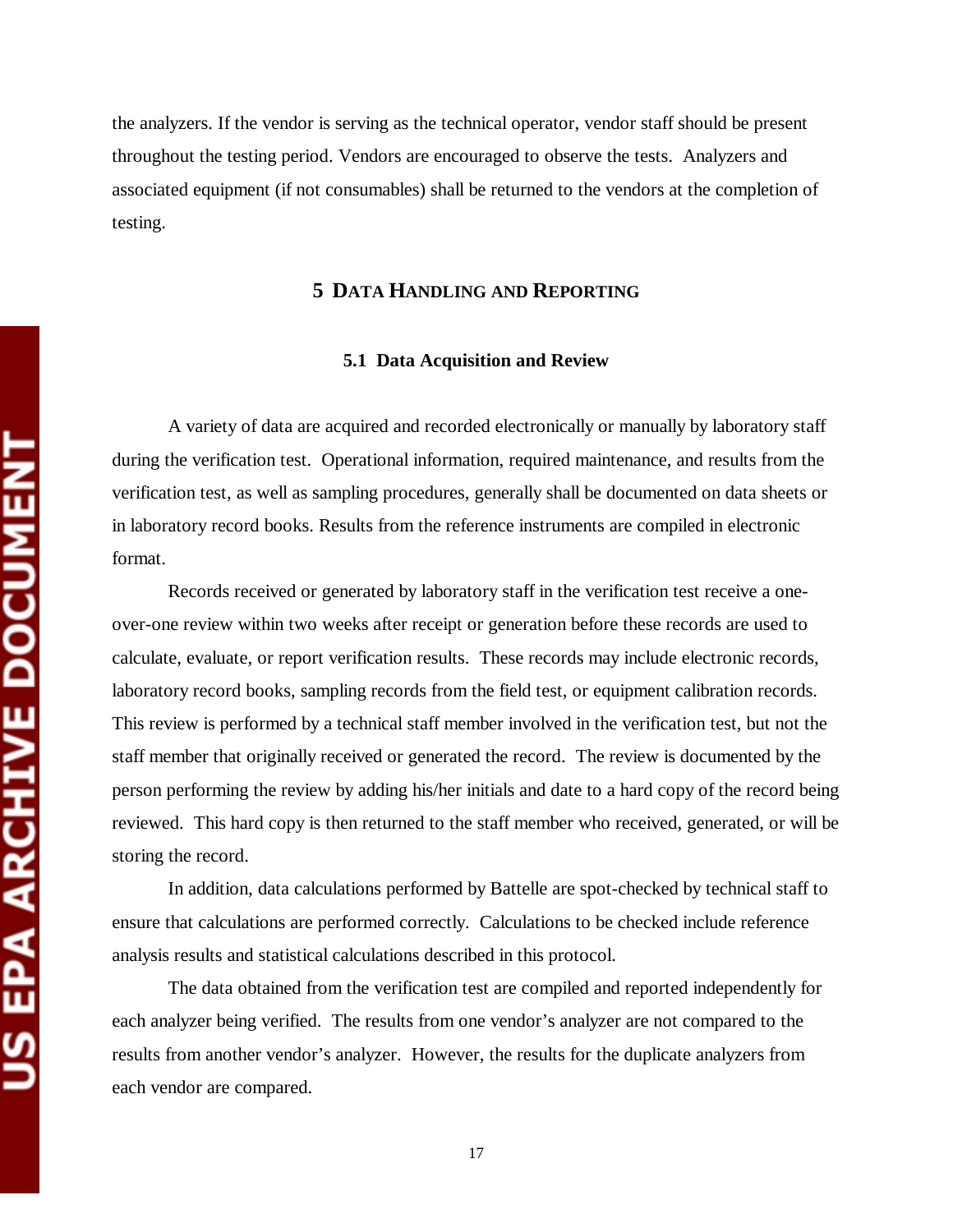#### **5.2 Statistical Calculations**

#### **5.2.1 Accuracy**

Accuracy of the analyzers being verified shall be assessed relative to the results obtained from the reference analyses. Samples are analyzed by both the reference method and the analyzers being verified. The results for each set of analyses are averaged, and the accuracy is expressed in terms of a relative average bias (*B*) as calculated from the following equation:

$$
B = \frac{d}{\overline{C}_R} \times 100\tag{1}
$$

where  $\overline{d}$  is the average difference between the readings from the analyzer being verified and those from the reference method, and  $\overline{C_R}$  is the average of the reference measurements. Accuracy is assessed independently for each analyzer to determine inter-unit reproducibility. Additionally, the results are analyzed independently for the readings obtained from the two operators to determine if operator bias exists.

#### **5.2.2 Precision**

The standard deviation (*S*) of the results for the replicate samples shall be calculated and used as a measure of instrumental precision at each concentration.

$$
S = \left[\frac{1}{n-1} \sum_{k=1}^{n} \left(C_k - \overline{C}\right)^2\right]^{1/2} \tag{2}
$$

where *n* is the number of replicate samples (see tables in Appendix A),  $C_k$  is the concentration measured for the k<sup>th</sup> sample, and  $\overline{C}$  is the average concentration of the replicate samples. The instrumental precision at each concentration is reported in terms of the relative standard deviation (*RSD*), e.g.,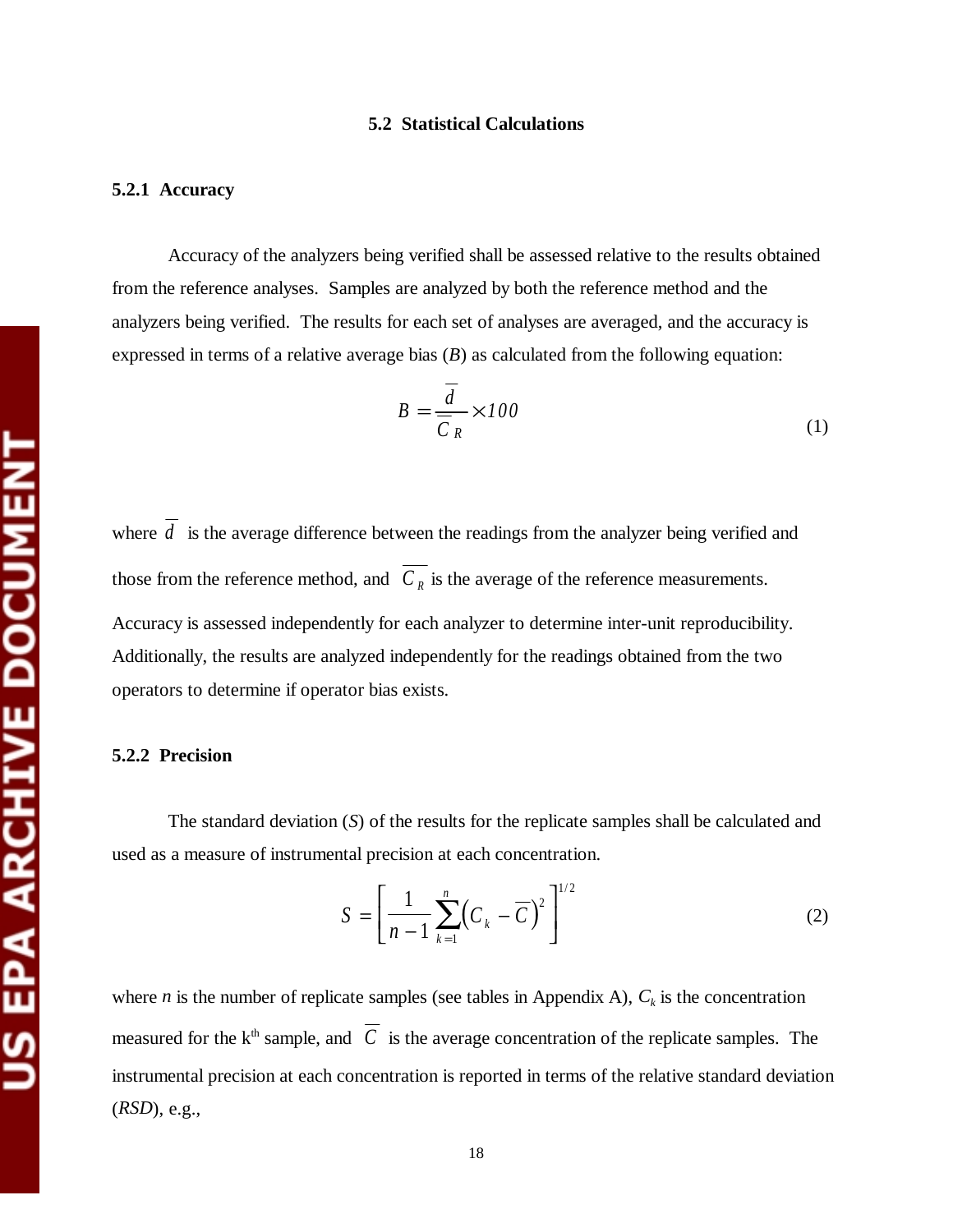#### **5.2.3 Linearity**

Linearity shall be assessed by linear regression, with the analyte concentration measured by the reference method as the independent variable and the reading from the analyzer being verified as the dependent variable. Linearity is expressed in terms of the slope, intercept, and the coefficient of determination  $(r^2)$ .

#### **5.2.4 Method Detection Limit**

The method detection limit  $(MDL)^{(6)}$  for each analyzer shall be assessed from the seven replicate analyses of a fortified sample with an analyte concentration of five times the vendor's estimated detection limit. The MDL is calculated from the following equation:

$$
MDL = t \times S \tag{4}
$$

where *t* is the Student's value for a 99% confidence level, and *S* is the standard deviation of the replicate samples. The MDL values for the two units of each analyzer are reported as separate results.

#### **5.2.5 Matrix Interferences**

The effect of interfering matrix species on the response of an analyzer to a given analyte shall be calculated as the ratio of the difference in analytical response to the concentration of interfering species. For example, if adding 500 parts per billion (ppb) of an interfering species results in a difference of 10 ppb in the analytical result, the relative sensitivity of the analyzer to that interferent is calculated as 10 ppb/500 ppb =  $2\%$ .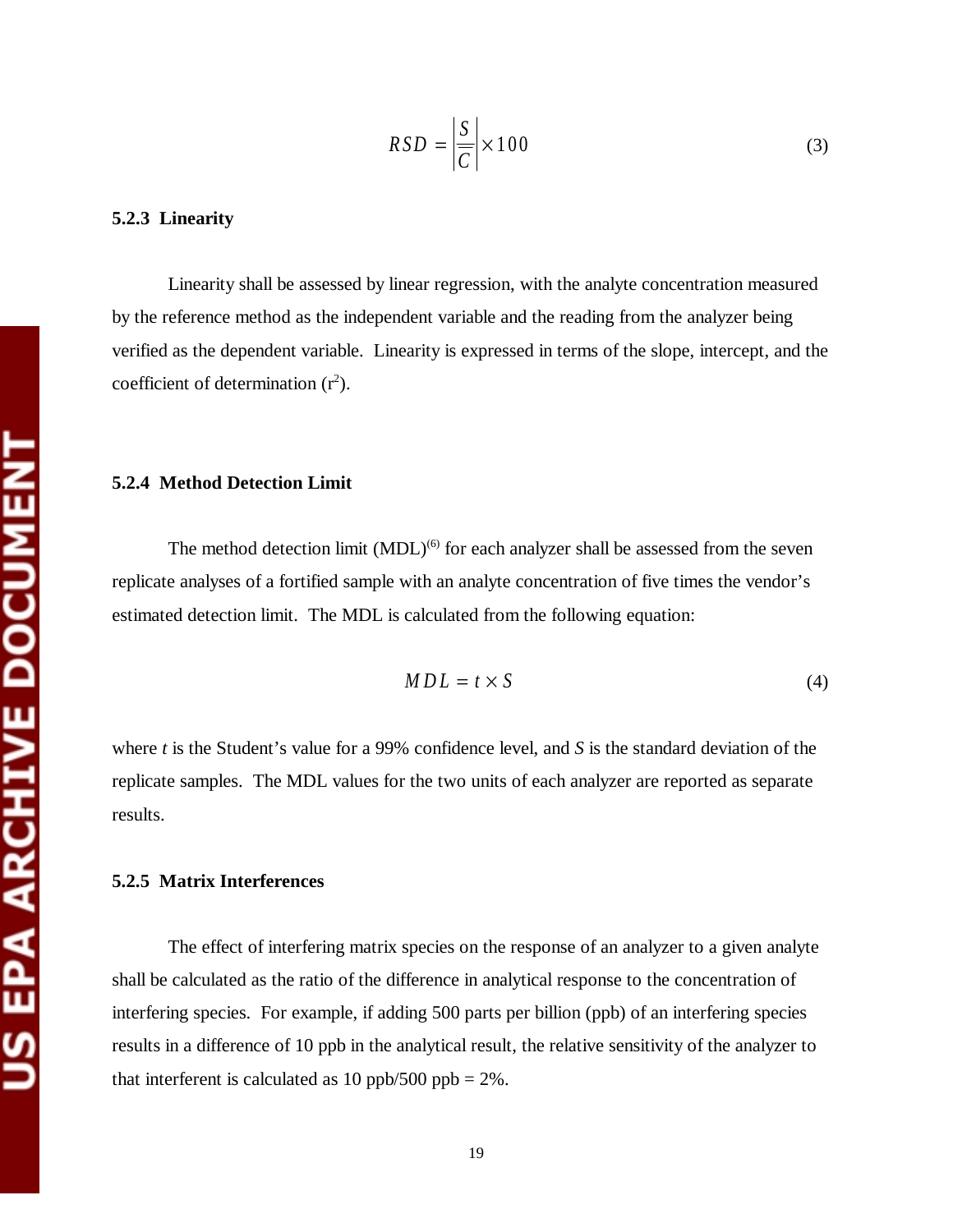#### **5.2.6 Operator Bias**

To assess operator bias for each analyzer, the results obtained from each operator shall be compiled independently and subsequently compared. The existence of statistically significant operator bias is assessed through a *t*-test of the data.

#### **5.2.7 Inter-Unit Reproducibility**

The results obtained from two identical units of each analyzer shall be compiled independently for each analyzer and for each operator and compared to assess inter-unit reproducibility. The results are interpreted using a *t*-test to assess if significant differences exist between the units tested.

#### **5.2.8 Rates of False Positives/False Negatives**

The rates of false positives/false negatives of the qualitative analyzers for each analyte shall be assessed relative to the guidance level. Analytes reported as being above that level by the analyzer being verified, but below that level by the reference method, are considered a false positive. Analytes not reported as being above the guidance level by the analyzer being verified, but reported as above that level by the reference method, are considered a false negative. The rate of false positives/false negatives is expressed as a percentage of total samples analyzed for each matrix.

#### **5.3 Data Review**

Records generated in the verification test shall receive a one-over-one review within two weeks after generation, before these records are used to calculate, evaluate, or report verification results. Table 2 summarizes the types of data to be recorded. These records may include laboratory record books or reference method analytical results. This review is performed by a Battelle technical staff member involved in the verification test, but not the staff member that originally generated the record. EPA/contractor and/or vendor staff shall be consulted as needed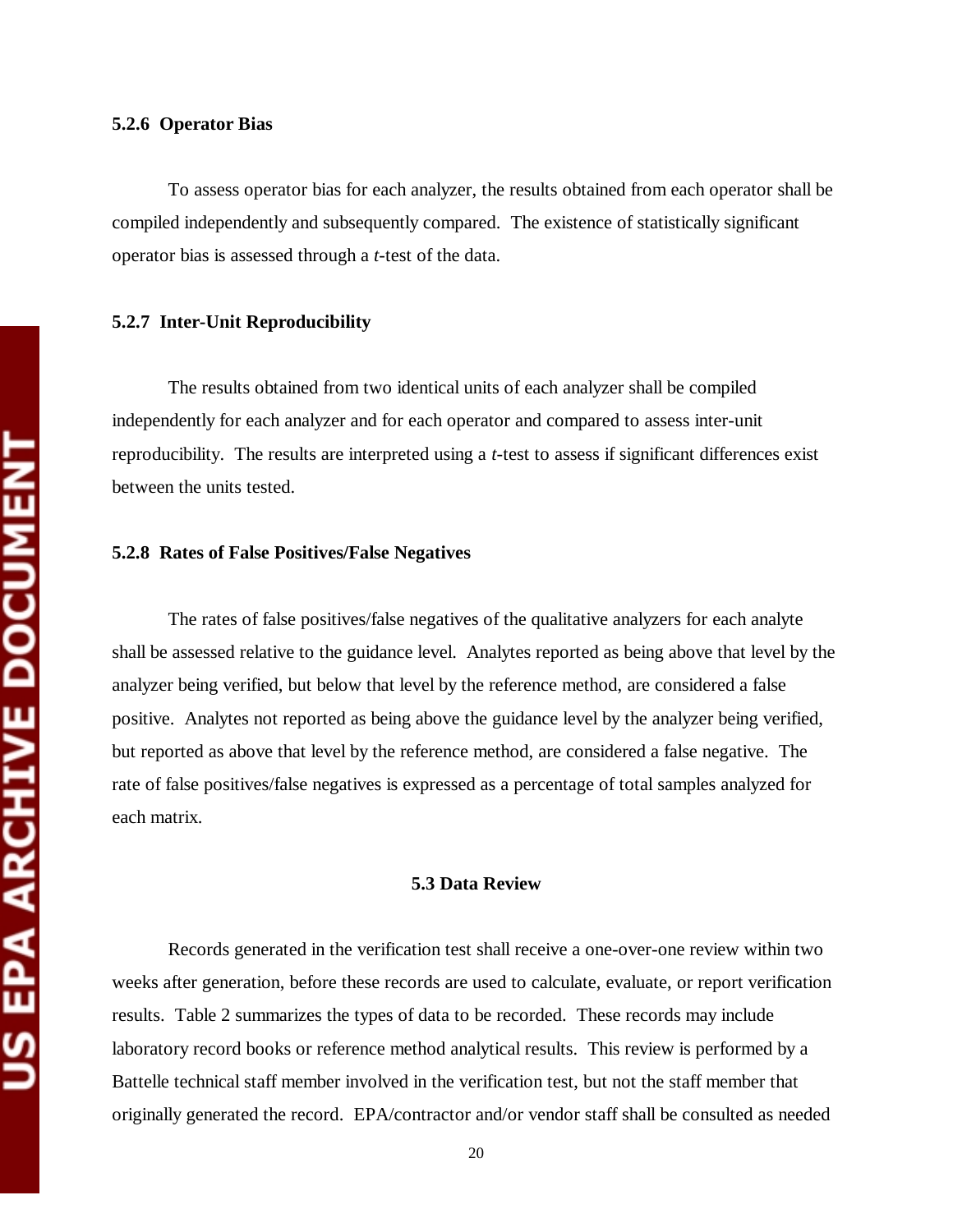to clarify any issues about the data records. The review is documented by the person performing the review by adding his/her initials and date to a hard copy of the record being reviewed. This hard copy is returned to the Battelle staff member who generated or who will be storing the record.

#### **5.4 Reporting**

The data obtained in the verification test shall be compiled for each vendor's analyzer, and the statistical evaluations described in Section 5.2 shall be applied to each data set without reference to any other. At no time will data from one vendor's analyzer be compared to another

| Data to be Recorded                                                                                            | <b>Responsible</b><br>Party | <b>Where Recorded</b>                                                                        | <b>How often Recorded</b>                                                                   | Disposition of Data <sup>a</sup>                                                                       |
|----------------------------------------------------------------------------------------------------------------|-----------------------------|----------------------------------------------------------------------------------------------|---------------------------------------------------------------------------------------------|--------------------------------------------------------------------------------------------------------|
| Dates, times of test<br>events                                                                                 | <b>Battelle</b>             | Laboratory record<br><b>books</b>                                                            | Start/end of test, and at<br>each change of a test<br>parameter.                            | Used to organize/check test<br>results; manually<br>incorporated in data<br>spreadsheets as necessary. |
| Test parameters<br>(temperature, analyte/<br>interferant identities<br>and concentrations.<br>gas flows, etc.) | <b>Battelle</b>             | Laboratory record<br><b>books</b>                                                            | When set or changed,<br>or as needed to<br>document stability.                              | Used to organize/check test<br>results, manually<br>incorporated in data<br>spreadsheets as necessary. |
| Reference method<br>sampling data                                                                              | <b>Battelle</b>             | Laboratory record<br>books                                                                   | At least at start/end of<br>reference sample, and<br>at each change of a test<br>parameter. | Used to organize/check test<br>results; manually<br>incorporated in data<br>spreadsheets as necessary. |
| Reference method<br>sample analysis,<br>chain of custody, and<br>results                                       | <b>Battelle</b>             | Laboratory record<br>books, data sheets,<br>or data acquisition<br>system, as<br>appropriate | Throughout sample<br>handling and analysis<br>process                                       | Transferred to<br>spreadsheets                                                                         |

**Table 2. Summary of Data Recording Process for the Verification Test** 

<sup>a</sup> All activities subsequent to data recording are carried out by Battelle.

vendor's analyzer. Following completion of the statistical evaluations, a draft verification report describing the verification test procedures and documenting the analyzer's performance is prepared for each vendor's analyzer. The draft verification reports are each submitted to the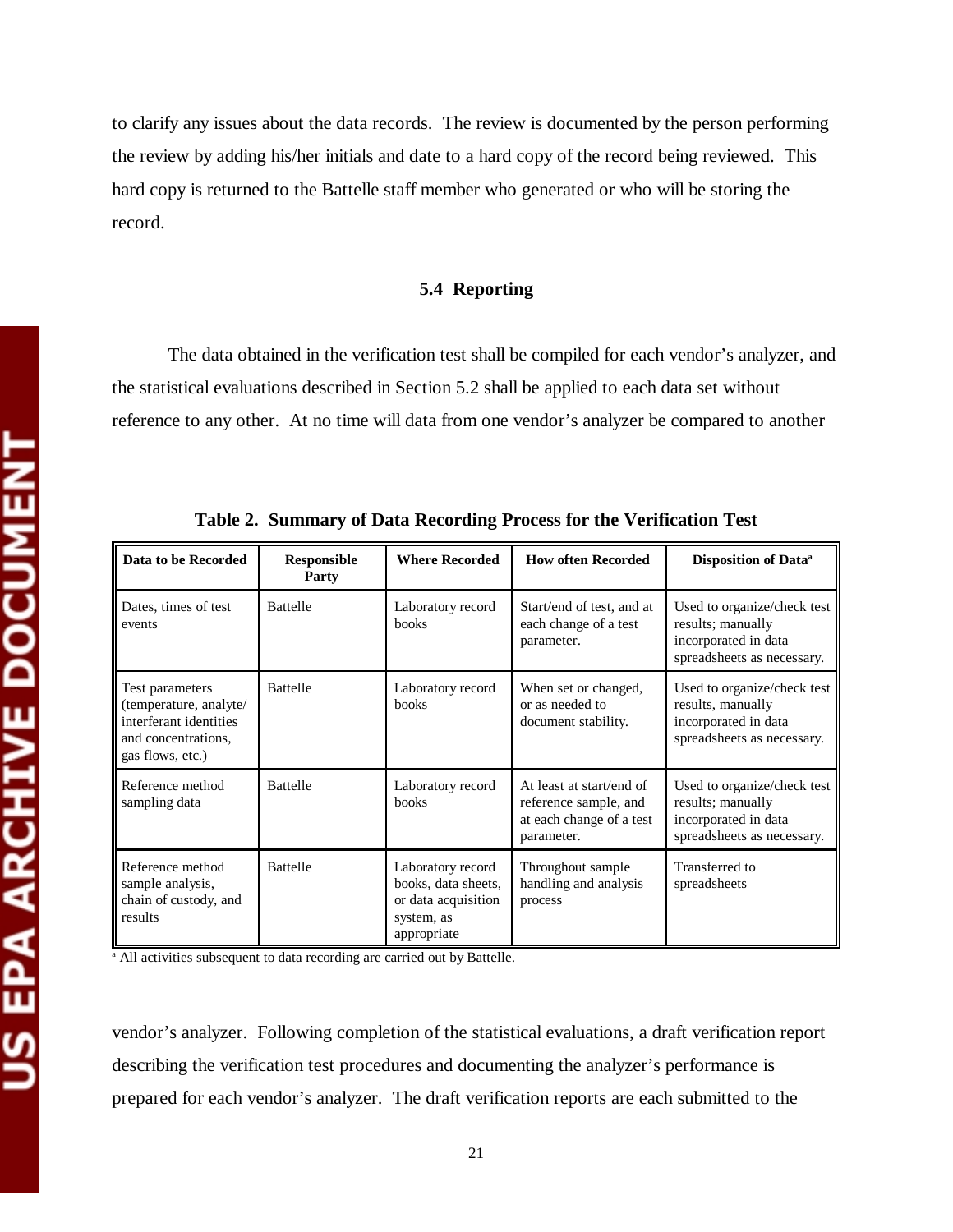respective vendors for review and comments. The comments provided by vendors on their draft verification reports are the basis for revising the report. The revised reports are submitted to EPA and assigned AMS Center stakeholders for peer review, revised to address peer review comments, and submitted for final EPA approval.

Verification statements for each analyzer are prepared in parallel with preparation of the verification reports. The verification statement is a two- to three-page summary of the technology, the test procedures, and the test results. Draft verification statements are submitted to vendors for review and follow the same review and revision process as the reports. Upon approval by EPA, each verification statement is signed by a senior manager of Battelle and by an EPA laboratory director. Final verification reports and statements will be posted on the ETV Web site (http://www.epa.gov/etv/centers/center1.html), and original signed verification statements are provided to the vendors for use in marketing their products.

# **6 QUALITY ASSURANCE/QUALITY CONTROL**

The QA/QC activities associated with the verification test focus primarily on reference analysis, sample preparation and handling, and data recording and analysis. An independent audit covering each of these areas shall be performed by the Battelle Quality Manager to ensure the quality of the verification test.

#### **6.1 QC of Reference Method**

Analysis of QC samples throughout the verification test shall be used to document the performance of the reference methods. RB samples shall be analyzed to ensure that no sources of contamination are present. If the analysis of an RB sample indicates a concentration above the MDL for the reference instrument, contamination will be suspected. Any contamination source(s) shall be corrected, and proper blank readings shall be achieved before proceeding with the verification test.

The accuracy of the reference methods shall be verified before and after each testing day, as well as after every tenth sample. The instruments to be used for reference are calibrated

22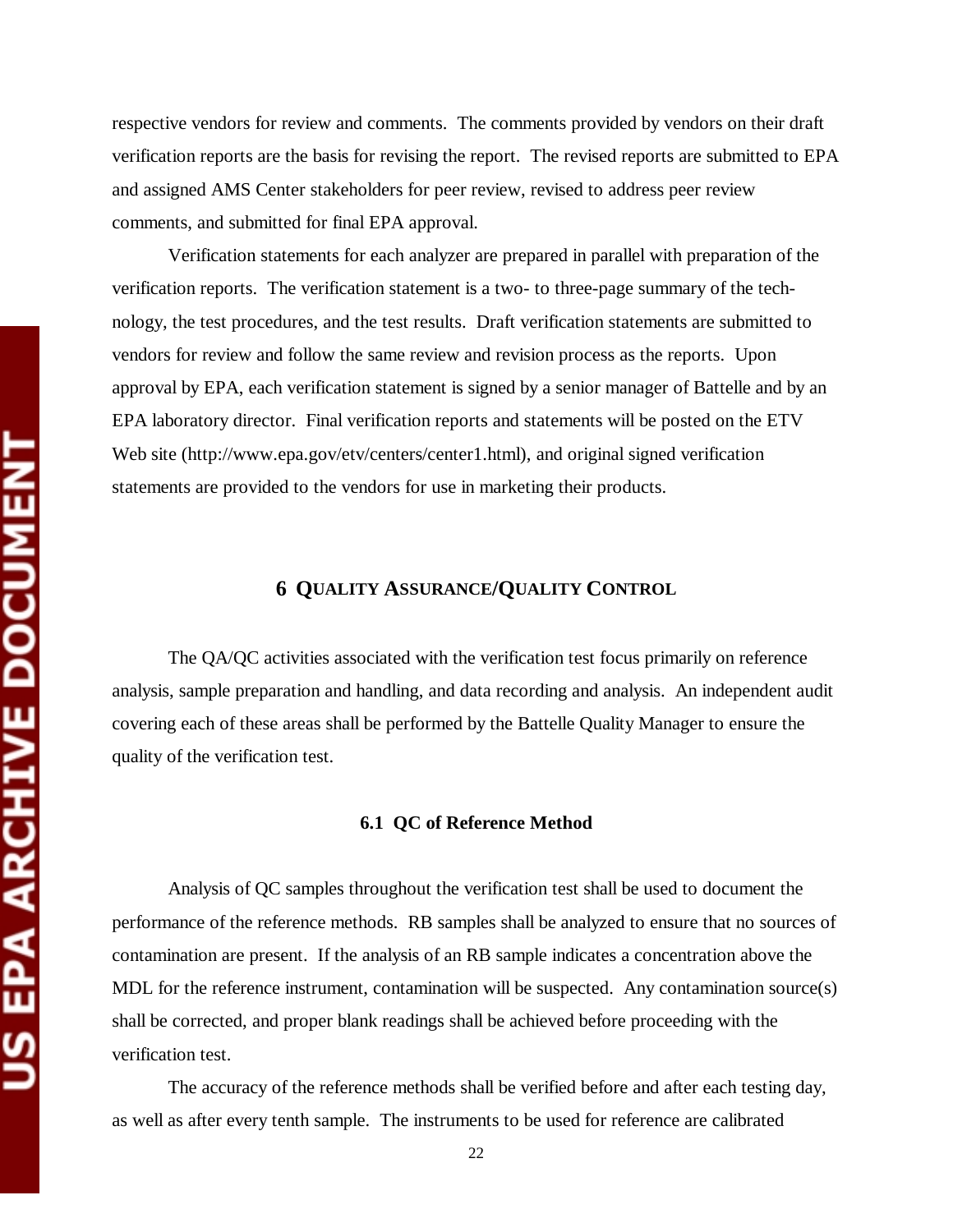initially according to the procedures specified in the reference method. The instrument calibration is verified using an appropriate QCS. If the QCS analysis differs by more than  $\pm 10\%$  from the true value of the standard, the instrument is recalibrated before continuing the test.

LFM samples are analyzed to determine whether matrix effects influence the results of the reference methods. The percent recovery  $(R)$  of the spiked solution is calculated from the following equation:

$$
R = \frac{C_s - C}{s} \times 100\tag{5}
$$

where  $C_s$  is the analyzed concentration of the spiked sample,  $C$  is the analyzed concentration of the unspiked sample, and *s* is the concentration equivalent of the analyte spike. If the percent recovery of an LRM falls outside the range of 85% to 115%, a matrix effect will be suspected.

## **6.2 Audits**

#### **6.2.1 Performance Evaluation Audits**

A performance evaluation (PE) audit will be conducted to assess the quality of the reference measurements made in the verification test. A PE audit involves challenging the instruments used for reference methods with standards that are independent of those used to calibrate the instruments for the test. For the PE audit, an independent standard will be obtained from a vendor other than the one that supplied the QC standards. The QC and PE standards will be compared once during the verification test. Agreement of the standards within 10% is required for the measurements to be considered acceptable. Failure to achieve this agreement will trigger recalibration of the instruments with the original QC standards and a repeat of the PE comparison. Failure in the second comparison requires obtaining another set of standards and repeating the performance audit.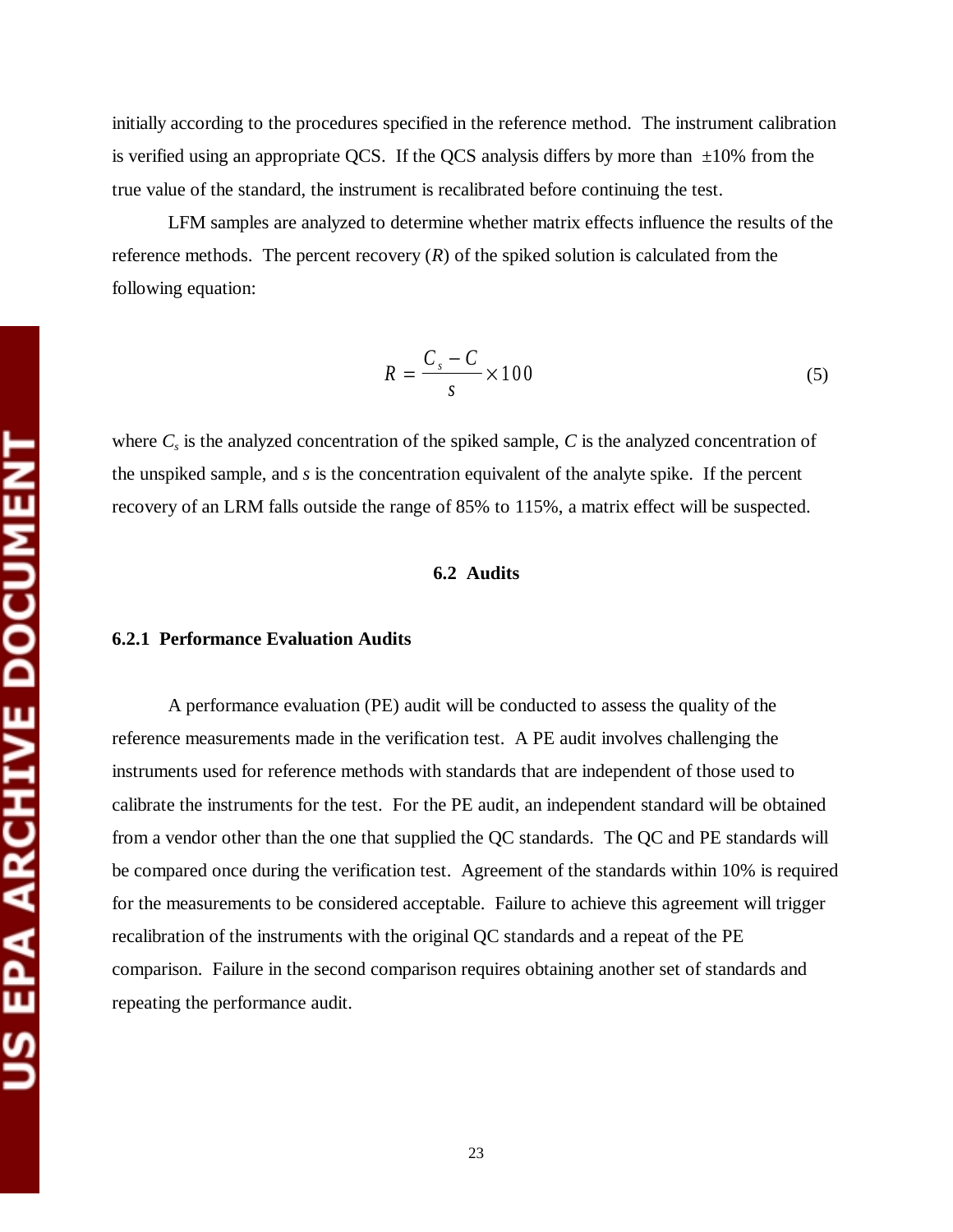#### **6.2.2 Technical Systems Audits**

The Battelle Quality Manager shall perform a TSA at least once during the course of the verification test. The purpose of this audit is to ensure that the verification test is being performed in accordance with this protocol and the AMS Center  $QMP<sup>(1)</sup>$  and that all procedures described in this protocol are being followed. During this audit, the Quality Manager reviews reference standards and methods used, compares actual test procedures to those specified in this protocol, and reviews data acquisition and handling procedures. An independent TSA may also be performed by EPA Quality Management staff at EPA's discretion.

#### **6.2.3 Audits of Data Quality**

Battelle's Quality Manager shall audit at least 10% percent of the data acquired during the verification test. The Quality Manager traces the data from the initial acquisition, through reduction and statistical analysis, to final reporting, to ensure the integrity of the reported results. All calculations performed on the data undergoing the audit are checked.

#### **6.3 Reporting**

Each audit shall be documented in accordance with the for the AMS Center QMP<sup>.(1)</sup> The results of the TSA and the audit of data quality shall be sent to the EPA. Assessment reports include the following:

- Identification of any adverse findings or potential problems
- • Corrective actions that address adverse findings or potential problems
- Confirmation by Battelle's Quality Manager that the corrective actions have been implemented and are effective
- Citation of any noteworthy practices that may be of use to others.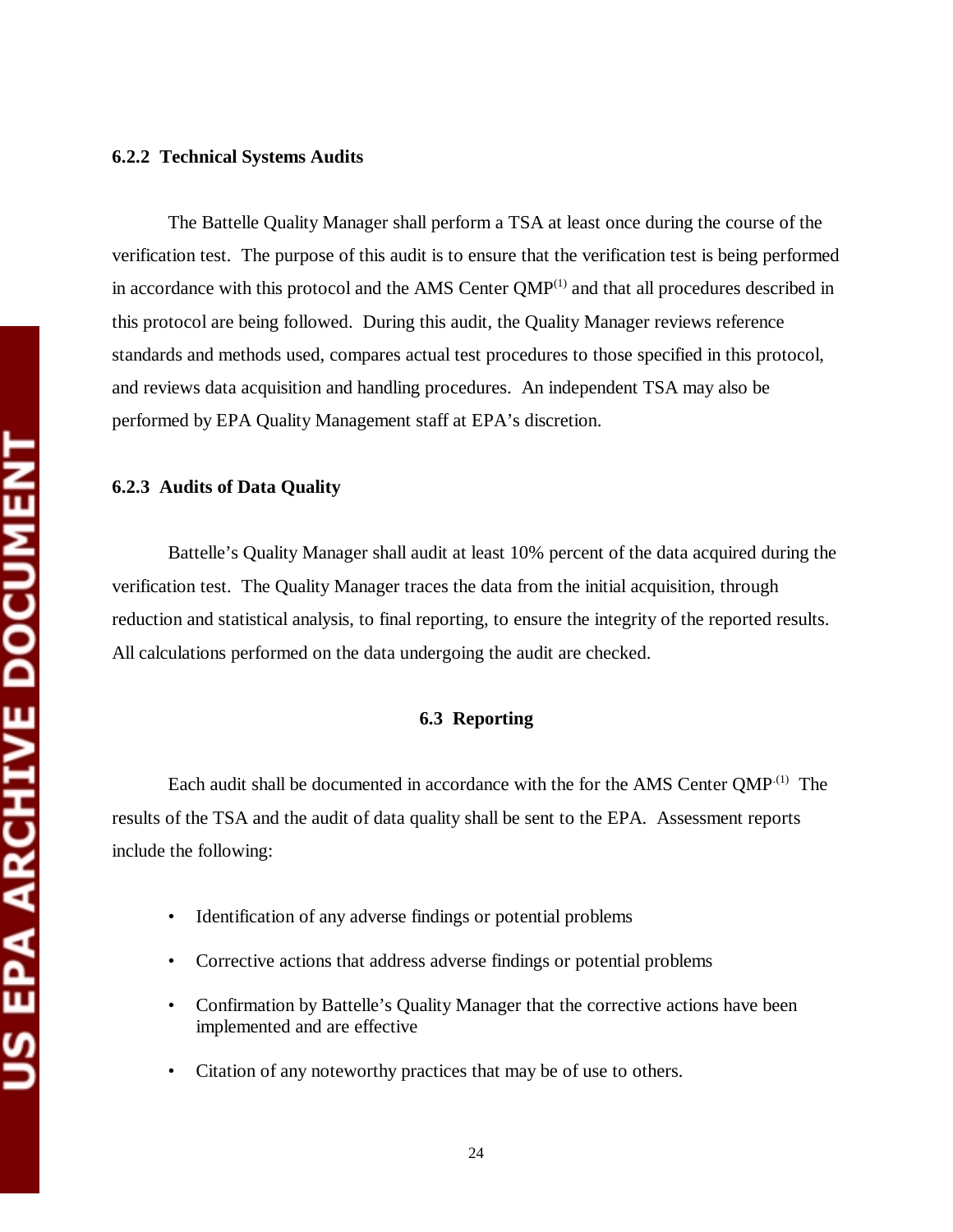#### **6.4 Corrective Action**

The Battelle or EPA ETV Quality Managers, during the course of any audit, shall identify to the technical staff performing experimental activities any immediate corrective action that should be taken. If serious quality problems exist, the Battelle Quality Manager is authorized to stop work. Once the audit report has been prepared, the Verification Test Coordinator ensures that a response is provided for each adverse finding or potential problem and implements any necessary follow-up corrective action. The Battelle Quality Manager shall ensure that follow-up corrective action has been taken.

#### **7 REFERENCES**

- 1. "Quality Management Plan (QMP) for the ETV Advanced Monitoring Systems Center," Version 3.0, U.S. EPA Environmental Technology Verification Program, Battelle, Columbus, Ohio, December 2001.
- 2. "Environmental Technology Verification Program Quality and Management Plan for the Pilot Period (1995-2000)," U.S. EPA, EPA-600/R-98/064, Cincinnati, Ohio, May 1998.
- 3. "At Sea Collection of Hydrographic Data Using CTD and Rosette," Battelle Duxbury Operations Standard Operating Procedure No. 5-275, January 31, 2000
- 4. "U.S. EPA Method 200.8, Determination of Trace Elements in Waters and Wastes by Inductively Coupled Plasma—Mass Spectrometry," Revision 4.4, April 1991.
- 5. "U.S. EPA Method 300.1, Determination of Inorganic Ions by Ion Chromatography," Revision 1.0, April 1999, *Methods for the Determination of Organic and Inorganic Compounds in Drinking Water*, Volume 1, EPA815-R-00-014, U.S. Environmental Protection Agency.
- 6. "Appendix B to Part 136—Definition and Procedure for the Determination of the Method Detection Limit, U.S. Code of Federal Regulations, 40 CFR, Part 136.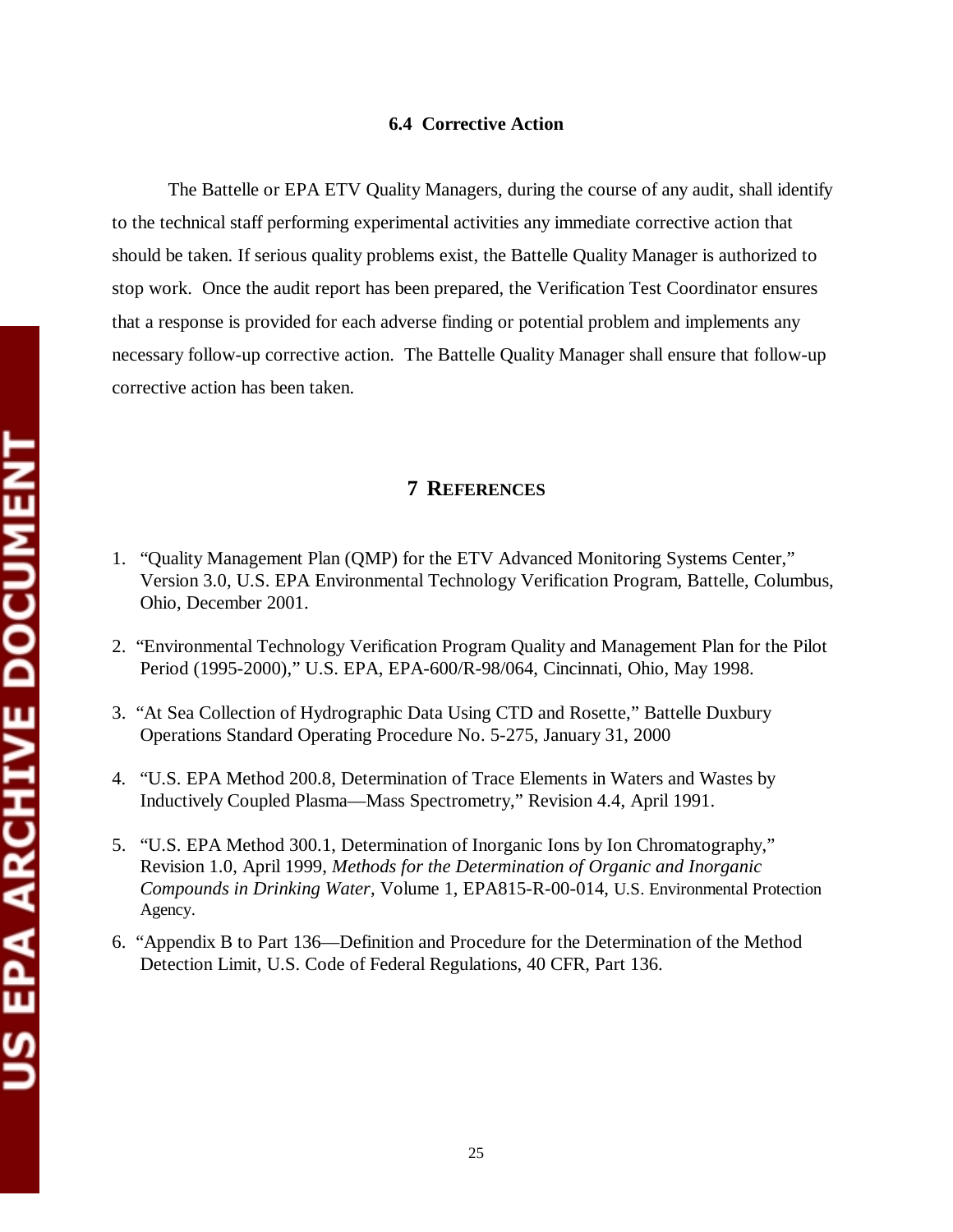# **APPENDIX A**

# **SUMMARY OF TEST SAMPLES FOR SELECTED ANALYTES**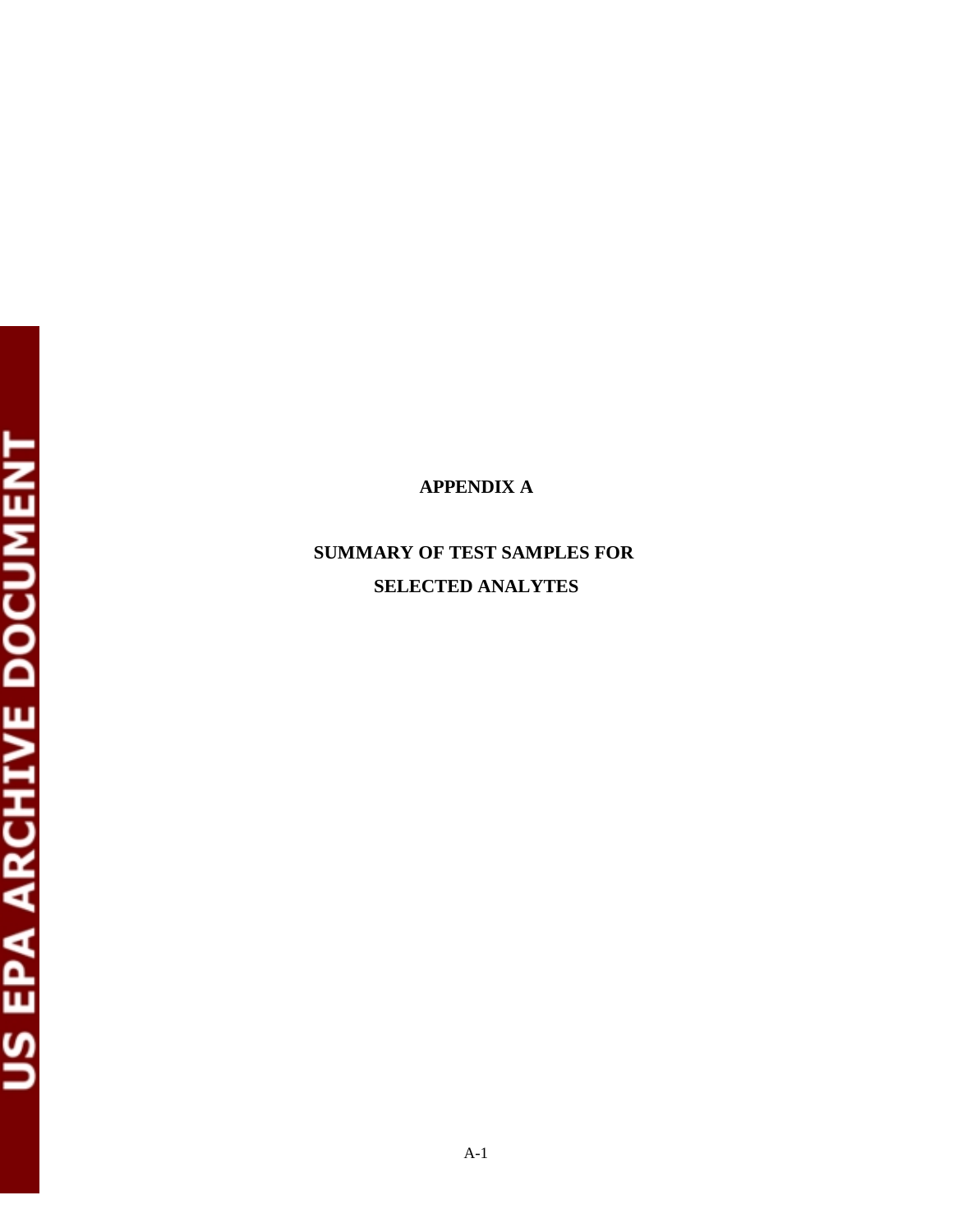| <b>Type of Sample</b>  | <b>Sample Characteristics</b>                                 | Concentration                                                 | <b>No. of Samples</b> |
|------------------------|---------------------------------------------------------------|---------------------------------------------------------------|-----------------------|
|                        | $RB^b$                                                        | $\sim 0$                                                      | 10% of all            |
| <b>Quality Control</b> | LFM <sup>b</sup>                                              | 30 ppb                                                        | 1 per site            |
|                        | OCS <sup>b</sup>                                              | 30 ppb                                                        | 10% of all            |
|                        | For the determination of<br>detection limit                   | Five times the<br>manufacturer's estimated<br>detection limit | $\tau$                |
|                        | Lead                                                          | $1.5$ ppb                                                     | $\overline{4}$        |
|                        | Lead                                                          | 5 ppb                                                         | 4                     |
| Performance Test       | Lead                                                          | $15$ pp $b^c$                                                 | $\overline{4}$        |
|                        | Lead                                                          | 45 ppb                                                        | $\overline{4}$        |
|                        | Lead                                                          | 150 ppb                                                       | $\overline{4}$        |
|                        | Analyte spiked with interference                              | 45 ppb with low interference                                  | 8                     |
|                        | Analyte spiked with interference                              | 45 ppb with high<br>interference                              | 8                     |
|                        | Drinking fountain                                             | Unknown                                                       | 4                     |
|                        | Community water                                               | Unknown                                                       | $\overline{4}$        |
|                        | Well water                                                    | Unknown                                                       | $\overline{4}$        |
| Environmental          | Alum Creek Reservoir                                          | Unknown                                                       | 4                     |
|                        | <b>Olentangy River</b>                                        | Unknown                                                       | $\overline{4}$        |
|                        | <b>Scioto River</b>                                           | Unknown                                                       | $\overline{4}$        |
|                        | Massachusetts Bay surface<br>water                            | Unknown                                                       | $\overline{4}$        |
|                        | Massachusetts Bay water at<br>sediment/water column interface | Unknown                                                       | $\overline{4}$        |

Table A-1. Summary of Test Samples<sup>a</sup> for Lead

<sup>a</sup> Listing is for clarity; samples will be analyzed in random order for the verification testing.<br><sup>b</sup> See Section 2.3.1 for descriptions of these samples.

<sup>c</sup> MCL for lead.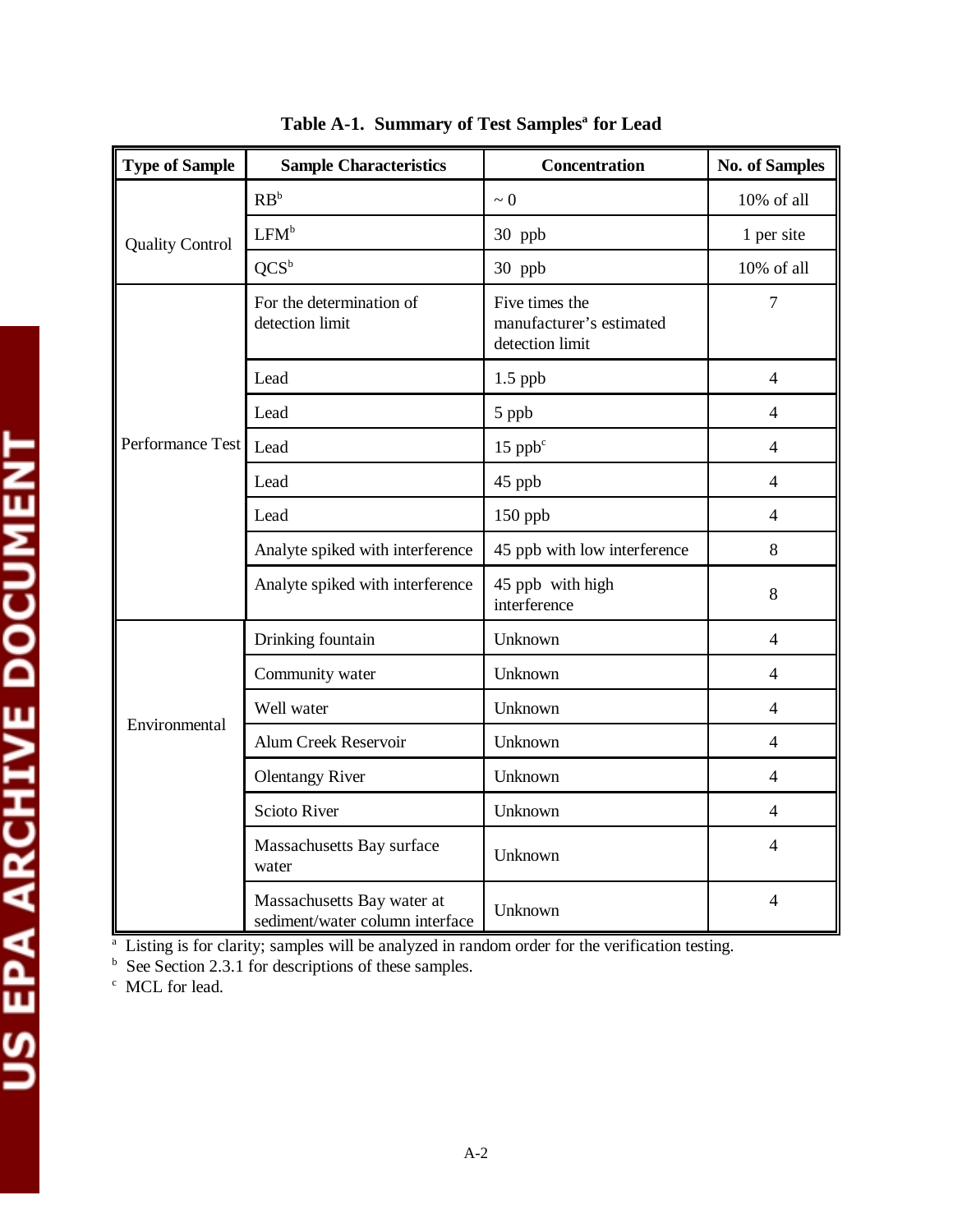| <b>Type of Sample</b>  | <b>Sample Characteristics</b>                                 | <b>Concentration</b>                                          | <b>No. of Samples</b> |
|------------------------|---------------------------------------------------------------|---------------------------------------------------------------|-----------------------|
|                        | $RB^b$                                                        | $\sim 0$                                                      | 10% of all            |
| <b>Quality Control</b> | LFM <sup>b</sup>                                              | 2 ppm above native level                                      | 1 per site            |
|                        | $QCS^b$                                                       | 2 ppm                                                         | 10% of all            |
|                        | For the determination of<br>detection limit for nitrate       | Five times the<br>manufacturer's estimated<br>detection limit | $\tau$                |
|                        | Nitrate                                                       | $0.2$ ppm                                                     | 4                     |
|                        | Nitrate                                                       | $0.6$ ppm                                                     | $\overline{4}$        |
| Performance Test       | Nitrate                                                       | $2.0$ ppm                                                     | $\overline{4}$        |
|                        | Nitrate                                                       | $6.0$ ppm                                                     | 4                     |
|                        | Nitrate                                                       | 20 ppm                                                        | 4                     |
|                        | Analyte spiked with interference                              | 3.0 ppm with low<br>interference                              | 8                     |
|                        | Analyte spiked with interference                              | 3.0 ppm with high<br>interference                             | 8                     |
|                        | Drinking fountain                                             | Unknown                                                       | $\overline{4}$        |
|                        | Community water                                               | Unknown                                                       | $\overline{4}$        |
|                        | Well water                                                    | Unknown                                                       | $\overline{4}$        |
| Environmental          | Alum Creek Reservoir                                          | Unknown                                                       | 4                     |
|                        | <b>Olentangy River</b>                                        | Unknown                                                       | $\overline{4}$        |
|                        | <b>Scioto River</b>                                           | Unknown                                                       | 4                     |
|                        | Massachusetts Bay surface<br>water                            | Unknown                                                       | 4                     |
|                        | Massachusetts Bay water at<br>sediment/water column interface | Unknown                                                       | $\overline{4}$        |

Table A-2. Summary of Test Samples<sup>a</sup> for Nitrate

<sup>a</sup> Listing is for clarity; samples will be analyzed in random order for the verification testing.<br><sup>b</sup> See Section 2.3.1 for descriptions of these samples.